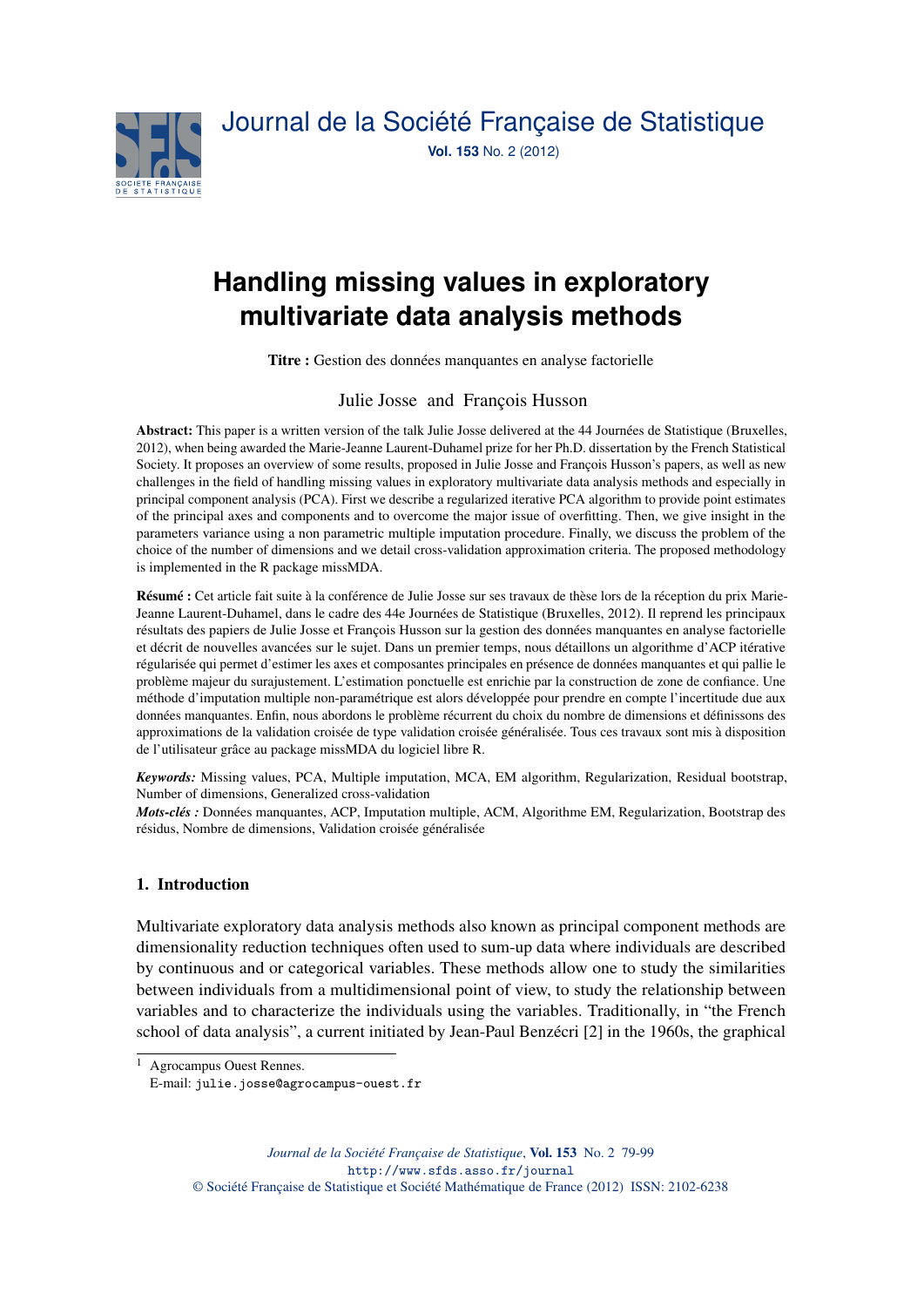#### 80 Julie Josse and François Husson

representations of the results are at the core of the interpretation and quite often a same emphasis is given to both the representation of the individuals and of the variables.

Whatever the structure and the nature of the data, missing values are ubiquitous and occur for a number of reasons: individuals who do not answer to items from a questionnaire, machines that fail, etc. Missing values are problematic since most statistical methods cannot be applied directly to an incomplete dataset. One of the most popular approach to deal with missing values consists in using "single imputation" methods. These methods fill in missing values with plausible values which leads to a completed dataset that can be analysed by any statistical method. However, the most classical imputation methods have drawbacks that have been well documented in the literature. The famous mean imputation preserves the mean of the imputed variable but reduces its variance and distorts the correlation with the other variables. Imputing by regression for example improves the imputation taking into account the relationship between variables. However, the marginal and joint distribution of the variables are still distorted. These distributions can be preserved using more complex imputation methods such as the stochastic regression imputation. The latter consists in imputing with the predicted values from a regression model plus a random noise drawn from a normal distribution with variance equal to the residual variance. However, even with such a strategy, "the imputed dataset ... fails to account for missing data uncertainty" [42]. Indeed, imputed values are considered as observed values and the uncertainty of the prediction is not taken into account in the subsequent analyses. This implies that standard errors of the parameters calculated from the imputed dataset are underestimated [p.65][30] which leads to confidence intervals and tests that are not valid even if the imputation model is correct.

Highly recommended alternative methods [41, 30] are the use of two families of methods: multiple imputation (MI) [40] and the maximum likelihood approach. The former consists first of generating different plausible values for each missing value leading to different imputed datasets. The variation among the different imputations reflects the variance of the prediction of the missing values from the observed ones. Then, MI performs the same statistical analysis on each imputed dataset and it combines the results to obtain point estimates and standard errors of the parameters in a missing data framework. For the latter, the practice is to use an expectation-maximization (EM) algorithm [9] to obtain point estimates of the parameters in spite of the missing values and other algorithms to obtain an estimation of their variability that incorporates the variability due to missing values. Note that these two approaches are recommended when the mechanism that leads to missing values is either missing completely at random (MCAR) or missing at random (MAR) as defined by [39]. In this paper, we assume such a framework. However, in practice it is impossible to test the nature of the mechanism. Maximum likelihood and multiple imputation approaches have pros and cons but what is important to highlight is that the aim of these methods is to provide the best estimation of the parameters and of their variance despite the missing values and not to provide the best prediction of the missing entries.

We also pursue this aim when dealing with missing values in principal component methods such as principal component analysis (PCA) for continuous data and multiple correspondence analysis (MCA) for categorical data. Since all the principal component methods can be presented as PCA on matrices with specific row weights and column weights, we discuss here to a greater extent how to deal with missing values in PCA. In section 2 we will thoughtfully discuss PCA in the complete case to define some notions that will be used in section 3 to perform PCA with missing values. In both section we start by the point estimates of the parameters followed by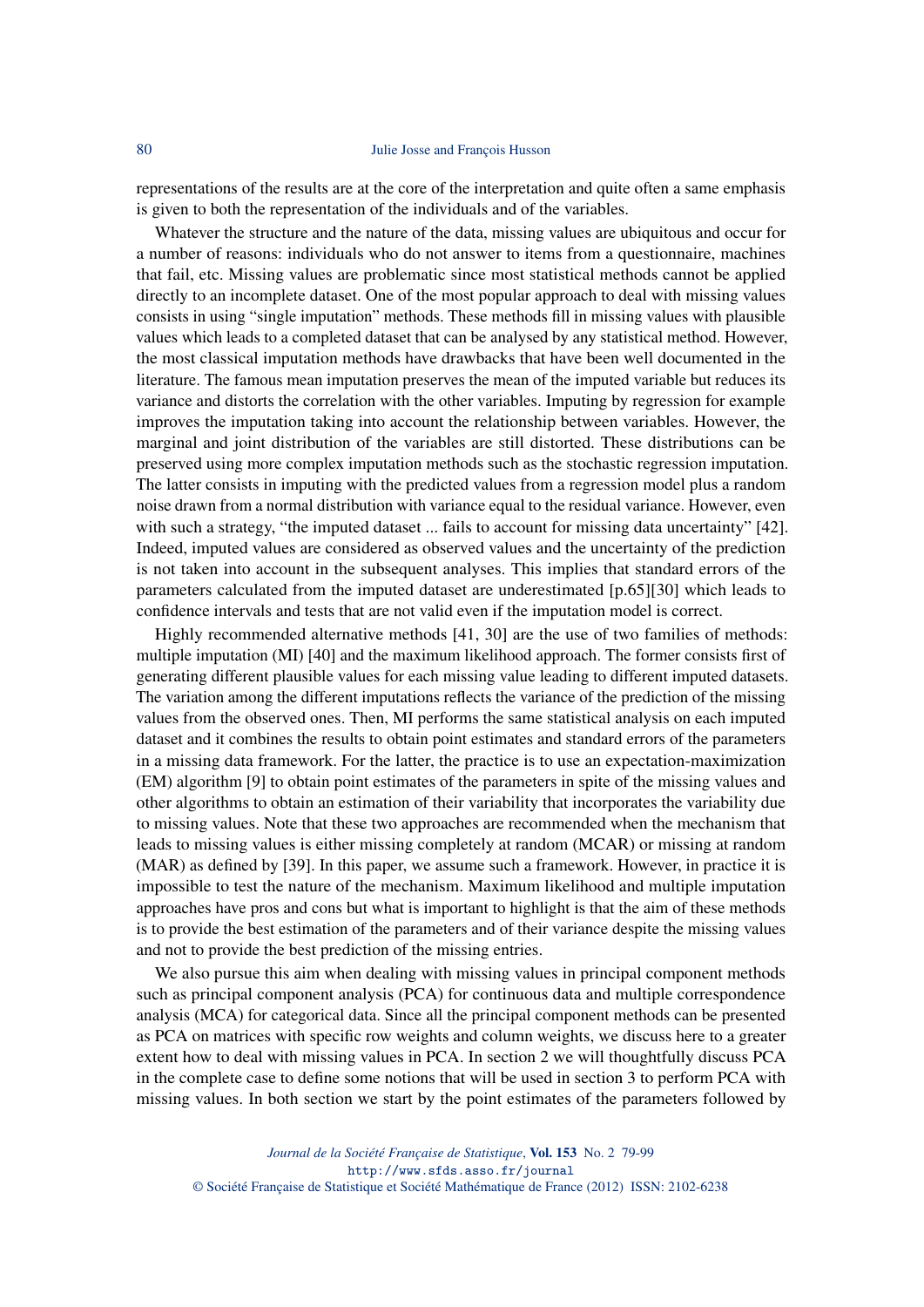notions of variability. We also propose a solution to the recurrent problem of the choice of the number of underlying dimensions. At the end of section 3, we illustrate the methodology on a small dataset and also give insights on how to perform MCA with missing values.

#### 2. Complete case

## *2.1. Estimation of the principal axes and components*

PCA can be presented from geometrical or model points of view.

## *2.1.1. Geometrical point of view*

PCA provides a subspace that minimizes the distances between individuals and their projections onto the subspace. It amounts to finding a matrix of low rank *S* that provides the best approximation of the matrix  $X_{I \times K}$  in the least squares sense which is equivalent to find two matrices  $F_{I \times S}$  and  $U_{K \times S}$  that minimize the following criterion:

$$
\mathscr{C} = ||\mathbf{X} - \mathbf{M} - \mathbf{F}\mathbf{U}'||^2 = \sum_{i=1}^{I} \sum_{k=1}^{K} (X_{ik} - m_k - \sum_{s=1}^{S} F_{is} U_{ks})^2,
$$
(1)

where **M** is an  $I \times K$  matrix with each row equal to  $(m_1, ..., m_K)$ , *i.e.* the vector with the mean of each variable. With the additional constraints that the columns of U are orthogonal and of unit norm, the solution is given by the eigenvectors of the inner-product matrix, namely the principal components  $\mathbf{\hat{F}}$  (the scores matrix such that the variance of each column is equal to the corresponding eigenvalue) and the eigenvectors of the covariance matrix, namely the principal axes  $\hat{U}$  (the loadings matrix or the coefficient matrix). The solution can be obtained either by the singular value decomposition of  $(X - \hat{M})$  or by the use of an alternating least squares algorithm (ALS). The latter consists in minimizing  $(1)$  by alternating two multiple regressions until convergence, one for estimating the loadings and one for the scores. The solution satisfies the following two equations:

$$
\hat{\mathbf{U}}' = (\hat{\mathbf{F}}'\hat{\mathbf{F}})^{-1}\hat{\mathbf{F}}'(\mathbf{X} - \hat{\mathbf{M}}), \tag{2}
$$

$$
\hat{\mathbf{F}} = (\mathbf{X} - \hat{\mathbf{M}})\hat{\mathbf{U}}(\hat{\mathbf{U}}'\hat{\mathbf{U}})^{-1}.
$$
 (3)

#### *2.1.2. Model point of view*

Two main models can be distinguished.

Fixed effect model A classical PCA model is a bilinear model where the data are generated as a *fixed structure* corrupted by noise as follows:

$$
X_{ik} = m_k + (\mathbf{F} \mathbf{U}')_{ik} + \varepsilon_{ik}, \varepsilon_{ik} \sim \mathcal{N}(0, \sigma^2).
$$
 (4)

It is known either as the "fixed effect model" [4] or the "fixed factor score model" [8]. In this model the individuals have different expectations and the randomness is only due to the error term.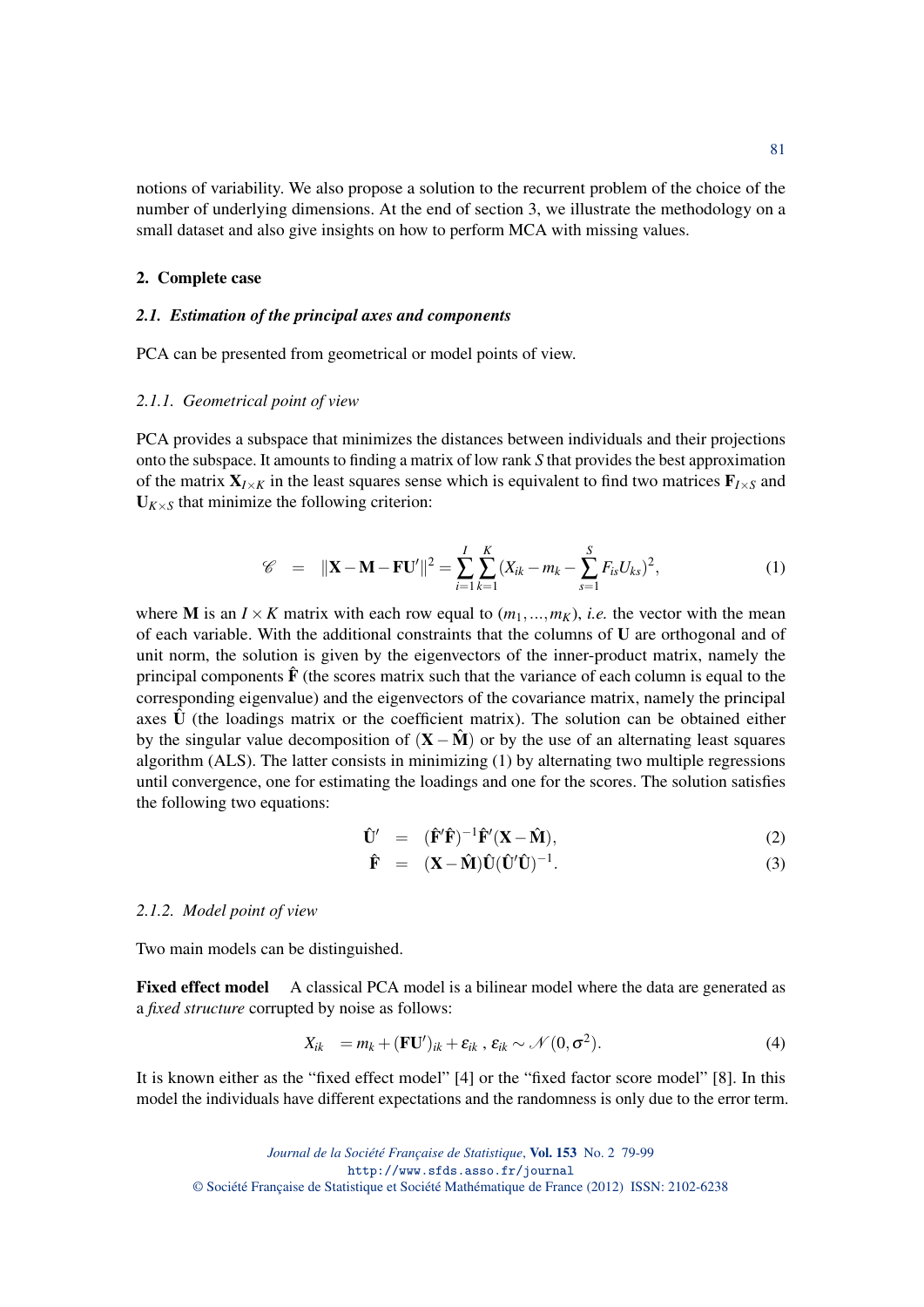#### 82 Julie Josse and François Husson

The maximum likelihood estimates correspond to the least squares solution, *i.e.* to the principal axes and components. Remark that the inferential framework associated to this model is not usual. Indeed, when the number of individuals increases, the parameters' space increases also. Consequently, in this model, the asymptotic comes down to considering that the variance of the noise tends to 0.

This model is in agreement with cases where PCA is performed on data where each individual is an object of interest, *i.e.* the set of individuals is not a sample drawn from a population of individuals. Such situations arise quite frequently in practice. For example in sensory analysis, individuals can be food products (such as beers or chocolates) and variables sensory descriptors (such as bitterness, sweetness, etc.); the aim of the analysis is to describe these specific products. In such studies, it makes sense to estimate the individuals' parameters  $(\hat{F})$  and to examine the graphical representation of the cloud of individuals in a lower dimensional space. Throughout this work, we will favor this model because it fits many applications we encounter in practice. *Remark:*

Model (4) is related to the biadditive models defined by [10] also known as additive main effects and multiplicative interaction models (AMMI). Such models are defined in an analysis of variance framework and often used in the field of plant breeding [33].

Random effect model In the beginning of the 2000, [38] and [45] defined what they called a probabilistic PCA (PPCA) model. One of their motivation was the absence of a probabilistic formulation of PCA. In fact, they didn't pay much attention to the works mentioned previously (fixed effect model). The model presented is a particular case of a factor analysis (FA) model [1] with isotropic noise (instead of leaving the variance of the noise free):

$$
X_{ik} = \mathbf{m}_k + (\mathbf{Z}\mathbf{B}')_{ik} + \varepsilon_{ik}, \varepsilon_{ik} \sim \mathcal{N}(0, \sigma^2)
$$
 (5)

with  $\mathbf{B}_{K\times S}$  the matrix of unknown coefficients and  $\mathbf{Z}_{I\times S}$  the matrix of latent variables. Each row of **Z** and of  $\varepsilon$  are mutually independent standard normal. In this model, the data are generated as *random structure* corrupted by noise. It induces a Gaussian distribution for the individuals with a specific structure of variance-covariance:

$$
X_{i.} \sim \mathcal{N}(0, \Sigma)
$$
 with  $\Sigma = BB' + \sigma^2 \mathbb{I}_K$ , for  $i = 1, ..., I$ ,

where  $\mathbb{I}_K$  is the identity matrix of size *K*. One of the most important property of factor analysis is the one of conditional independence:  $X_i$  | $Z_i \sim \mathcal{N}(\mathbf{B}Z_i, \sigma^2)$ . In PPCA, there is an explicit solution for the maximum likelihood estimates given by:

$$
\hat{\mathbf{B}} = \hat{\mathbf{U}}(\hat{\Lambda} - \hat{\sigma}^2 \mathbb{I}_S)^{1/2} \mathbf{R} \text{ and } \hat{\sigma}^2 = \frac{1}{K - S} \sum_{s = S + 1}^{K} \hat{\lambda}_s,
$$
\n(6)

where  $\hat{U}$  is defined as previously, *i.e.* as the matrix of the *S* first eigenvectors of the covariance matrix,  $\hat{\Lambda}$  is a diagonal matrix with the associated eigenvalues and  $\mathbf{R}_{S\times S}$  an orthogonal matrix (usually  $\mathbf{R} = \mathbb{I}_S$ ).

This model seems more in agreement with cases where PCA is performed on sample data such as survey data for example. Indeed, contrary to the model (4), the individuals are independent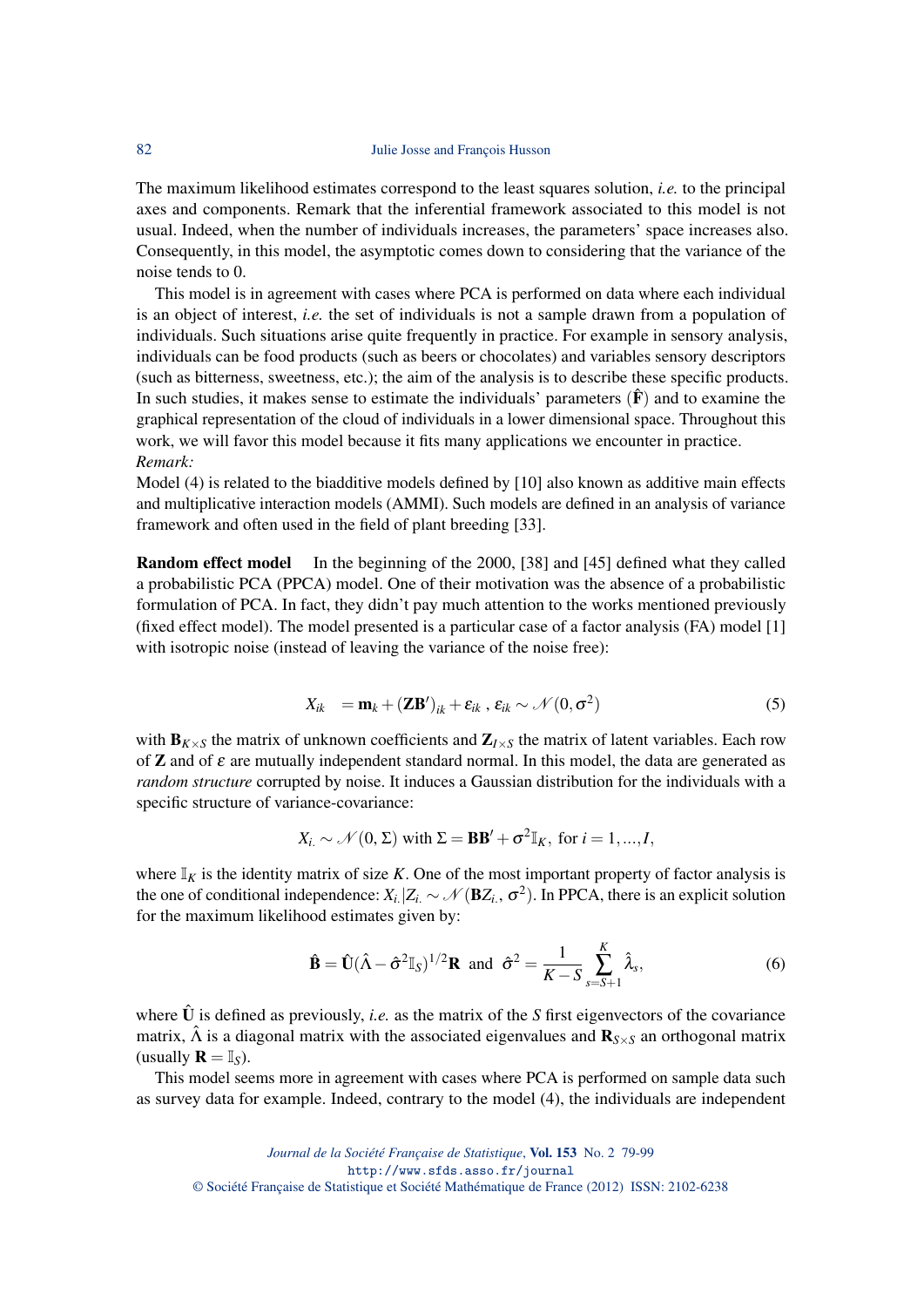and identically distributed. It means that individuals are just considered for the information they bring on the relations between variables. In such studies, at first sight, it does not make sense to consider an "estimation" of the individuals' parameters since no parameters are associated to the individuals, only random variables are  $(Z)$ . However, it is customary in factor analysis to take as an estimation for the scores the expectation of the latent variables given the observed variables  $\mathbb{E}(Z_i | X_i)$ , which gives:

$$
\hat{\mathbf{Z}} = \mathbf{X}\mathbf{B}(\mathbf{B}'\mathbf{B} + \sigma^2 \mathbb{I}_S)^{-1}.
$$
\n(7)

*Remark*:

In the framework of mixed effect models, "estimating" random effects is also common [37]. An equation as (7) is known as BLUP (best linear unbiased prediction).

A Bayesian interpretation of the fixed effect model Another way of looking at the *random effect* model (5) is to consider it as a Bayesian treatment of the fixed effect model (4). It means that one assumes a Gaussian *a priori* distribution for the individuals' parameters (the scores). In such a case, the maximum *a posteriori* estimation for the scores corresponds to the equation (7). Assuming a distribution on the scores is a way to impose a constraint on the model. That is why, equation (7) corresponds to a ridge regression and not to an ordinary regression as in equation (3). Consequently, the *random effect* model can be regarded as a shrinkage version of the *fixed effect* model.

*Remark*:

This phenomenon is known in the framework of linear regression analysis where a Bayesian treatment of the model (putting a Gaussian prior on the parameters  $\beta$ ) provides a probabilistic interpretation of the ridge estimator [p.64][19].

## *2.2. Confidence areas*

Even if traditionally PCA is used as a descriptive technique, there is a growing interest in inferential issues. One of the major approaches to assess the variability of the results is to resort to bootstrap procedures. The most common practice is to bootstrap the individuals [5, 44]. It implicitly implies that individuals are a random sample from a larger population which is in agreement with the *random effect* model (5). We answer the question what would be the estimation of the parameters with another sample? The parameters are restricted to the variables coordinates since the individuals are bootstrapped. Consequently, this procedure provides confidence areas around the position of the variables.

When the individuals are not exchangeable, it may be interesting to obtain confidence areas around both the position of the individuals and of the variables. The model (4) suggests studying the variability of the parameters using a residuals bootstrap procedure which can be carried out using the following steps:

- 1. Perform PCA on **X** to obtain an estimation of the parameters  $\hat{M}$ ,  $\hat{F}$  and  $\hat{U}$
- 2. Reconstruct the data with the first *S* dimensions  $(\hat{\mathbf{X}}^{(S)} = \hat{\mathbf{M}} + \hat{\mathbf{F}} \hat{\mathbf{U}}')$  and calculate the matrix of residuals  $\hat{\varepsilon} = \mathbf{X} - \hat{\mathbf{X}}^{(S)}$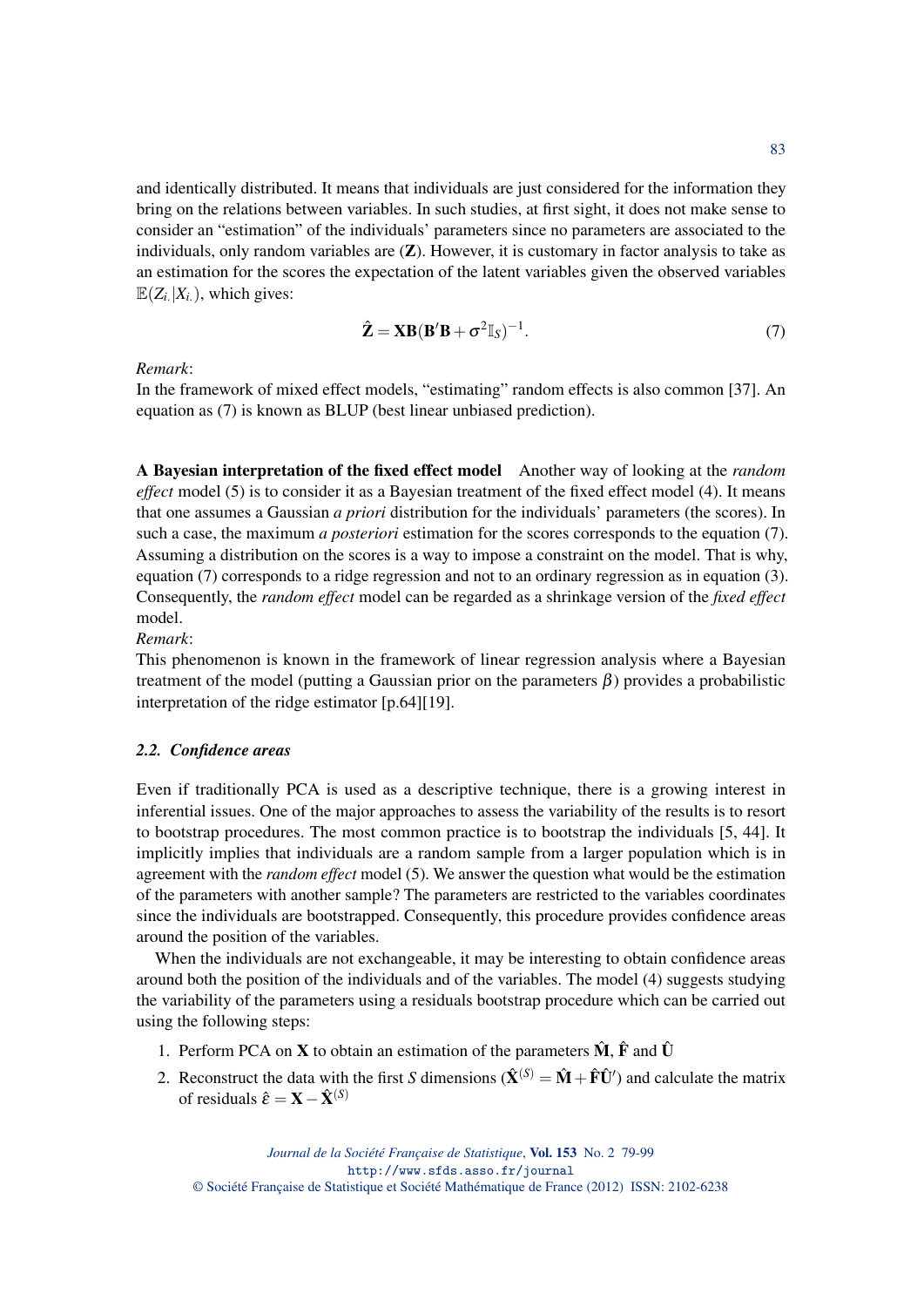#### 84 Julie Josse and François Husson

- 3. For  $b = 1, ..., B$ 
	- (a) bootstrap the residuals  $\hat{\varepsilon}$  by cells to obtain a new matrix of residuals  $\varepsilon^*$  or draw  $\varepsilon^*_{ik}$ from  $\mathcal{N}(0, \hat{\sigma}^2)$ ;
	- (b) generate a new data table:  $\mathbf{X}^* = \hat{\mathbf{X}}^{(S)} + \boldsymbol{\varepsilon}^*$ ;
	- (c) perform PCA on table  $X^*$  to obtain new estimates of the parameters  $(\hat{M}^*, \hat{F}^*, \hat{U}^*)$

Many comments can be done regarding this procedure. First, the method requires the validity of the model (4) and consequently the choice of the number of dimensions is important. Then, like in ordinary regression analysis, the residuals underestimate the true errors and the maximum likelihood estimate of  $\sigma$  is biased. It is thus required to correct the residuals or their variance. These two points will be discussed in section 2.3. Finally, the algorithm provides *B* estimations of the parameters  $(\hat{M}^1, \hat{F}^1, \hat{U}^1), ..., (\hat{M}^B, \hat{F}^B, \hat{U}^B)$  and it is not trivial to know how to combine and how to visualize the results. Indeed, performing bootstrap methods with singular value decomposition methods based is a difficult task since from one replication bootstrap to another, problems of rotation of the configurations may occur. One solution can be to resort to Procrustes rotations [15]. Another solution can be to compute the model matrix for each bootstrap replication, that is to say  $\hat{\mathbf{X}}^{(S)b} = \hat{\mathbf{M}}^b + \hat{\mathbf{F}}^b \hat{\mathbf{U}}^{b'}$ .

#### *2.3. Choosing the number of dimensions*

The choice of the number of dimensions in PCA is a core issue and a very difficult task. A huge amount of criteria have been proposed in the literature and none of them has really proved its superiority. It may be explained because PCA can be used for different purposes (just to describe the data, to reduce the dimensionality, to obtain new variables, etc.) and on very different datasets with very different underlying structures. Is a unique variable orthogonal to the other variables represents a dimension or noise? Nevertheless, [23] distinguished three kinds of methods: 1) adhoc rules (such as the scree test), 2) tests based on distributional assumptions and 3) computational methods such as bootstrap, permutation and cross-validation. Leave-one-out cross-validation, as described in [3], first consists in removing one cell  $(i, k)$  of the data matrix **X**. Then, for a fixed number of dimensions *S*, it consists in predicting its value using the PCA model obtained from the dataset that excludes this cell. The value of the predicted cell is denoted  $(\hat{X}_{ik}^{-ik})^{(S)}$ . Finally, the prediction error is computed and the operation is repeated for all the cells in X. The number *S* that minimizes the mean square error of prediction

$$
MSEP(S) = \frac{1}{IK} \sum_{i=1}^{I} \sum_{k=1}^{K} \left( X_{ik} - (\hat{X}_{ik}^{-ik})^{(S)} \right)^2
$$
\n(8)

is retained. Such a procedure requires a method which is able to estimate the PCA parameters from an incomplete dataset (more details will be given in section 3.1). The main drawback of the cross-validation approach is its computational cost. To avoid resorting to intensive computational methods, we proposed in [26] two cross-validation approximation criteria. The proposed methodology is inspired by works in linear methods such as linear regression.

Let us denote a linear model as  $\hat{y} = Py$  with y a response vector and P a smoothing matrix. The computational cost problems of cross-validation are avoided thanks to a formula linking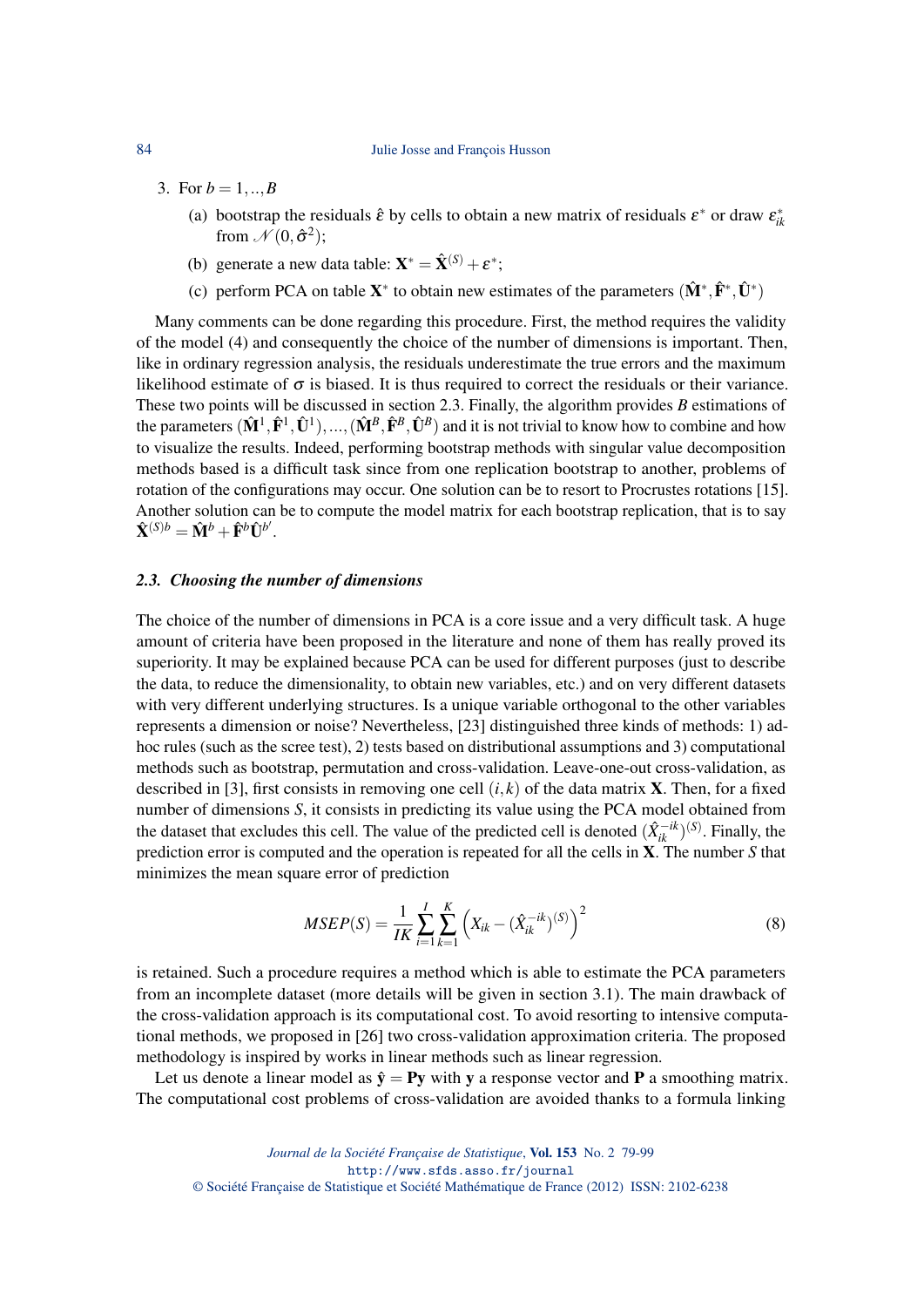the prediction error and the fitting error. More precisely, using the "leaving-out-one" lemma, [7] showed that the prediction error  $y_i - \hat{y}_i^{-i}$  for individual *i* can be written as:

$$
y_i - \hat{y}_i^{-i} = \frac{y_i - \hat{y}_i}{1 - P_{i,i}},
$$
\n(9)

where  $P_{i,i}$  is the *i*th diagonal element of **P**. Consequently, there is no need to perform crossvalidation to compute a mean square error of prediction. It is sufficient to compute the fitted values and the smoothing matrix.

The rationale of the approach that we proposed in [26] is to write PCA as " $\hat{\mathbf{X}} = \mathbf{PX}$ " in order to use such a formula (9) to propose criteria so as to avoid performing cross-validation explicitly. We showed that PCA can be written as:

$$
\text{vec}(\hat{\mathbf{X}}^{(S)}) = \mathbf{P}^{(S)} \text{vec}(\mathbf{X}) \text{ with,}
$$
\n
$$
\mathbf{P}^{(S)} = \begin{pmatrix} \mathbb{I}_K \otimes \frac{1}{I} \mathbb{1} \mathbb{1}' \\ \end{pmatrix} + \begin{pmatrix} \mathbf{P}'_{\mathbf{U}} \otimes \left( \mathbb{I}_I - \frac{1}{I} \mathbb{1} \mathbb{1}' \right) \\ + (\mathbb{I}_K \otimes \mathbf{P}_{\mathbf{F}}) - \left( \mathbf{P}'_{\mathbf{U}} \otimes \mathbf{P}_{\mathbf{F}} \right), \end{pmatrix} \tag{10}
$$

where vec is the operator of vectorization:  $\text{vec}(\hat{\mathbf{X}})$  is a vector of size *IK* with the columns of  $\hat{\mathbf{X}}$ stacked below each other; 1 is the *I*-vector of 1's;  $\otimes$  is the Kronecker product;  $P_F = \hat{F}(\hat{F}'\hat{F})^{-1}\hat{F}'$ and  $P_U = \hat{U}(\hat{U}'\hat{U})^{-1}\hat{U}'$ .  $P_F$  and  $P_U$  are the two orthogonal projection matrices involved in PCA, projection respectively onto the space spanned by  $\hat{F}$  (projection onto the column space of  $(X-\hat{M})$ ), equation 3) and onto the space spanned by  $\hat{U}$  (projection onto the row space of  $(X-\hat{M})$ , equation 2). The matrix **P** of size  $IK \times IK$  is an orthogonal projection matrix.

The MSEP for *S* dimensions can be approximated (it is only an approximation since the matrix P defined in equation 10 depends on the data) by the quantity denoted SACV for smoothing approximation of cross-validation:

$$
SACV(S) = \frac{1}{IK} \sum_{i=1}^{I} \sum_{k=1}^{K} \left( \frac{\hat{X}_{ik}^{(S)} - X_{ik}}{1 - P_{ik,ik}} \right)^2,
$$
\n(11)

with  $P_{ik,ik}$ , the *ik*-th diagonal element of **P**. It is also possible to define a generalized crossvalidation (GCV) criterion [7] which consists in substituting each element  $P_{ik,ik}$  by its average value, *i.e.* tr(P)/(*IK*). Using tr(P<sub>U</sub>) = tr(P<sub>F</sub>) = *S*, the trace of the projection matrix (10) is:

$$
\operatorname{tr}\left(\mathbf{P}^{(S)}\right) = K \times 1 + S \times (I - 1) + K \times S - S^2. \tag{12}
$$

This trace corresponds to the number of independent estimated parameters, *i.e. K* for the centering of X plus (*I* −1)*S* for the (centred) scores plus *KS* for the loadings minus *S* 2 that represents the orthogonality constraints. The degrees of freedom of the residuals are defined as tr  $(\mathbb{I}_{IK} - \mathbf{P}^{(S)})$  =  $IK - (K + IS - S + KS - S^2) = IK - K - IS - KS + S^2 + S$ . The GCV criterion is then defined as follows:

$$
GCV(S) = \frac{1}{IK} \times \frac{\sum_{i=1}^{I} \sum_{k=1}^{K} (\hat{X}_{ik}^{(S)} - X_{ik})^2}{(1 - tr(\mathbf{P}^{(S)})/(IK))^2},
$$
  
= 
$$
\frac{IK \times (\sum_{i=1}^{I} \sum_{k=1}^{K} (\hat{X}_{ik}^{(S)} - X_{ik})^2)}{(IK - K - IS - KS + S^2 + S)^2}.
$$
 (13)

*Journal de la Société Française de Statistique*, Vol. 153 No. 2 79-99 http://www.sfds.asso.fr/journal © Société Française de Statistique et Société Mathématique de France (2012) ISSN: 2102-6238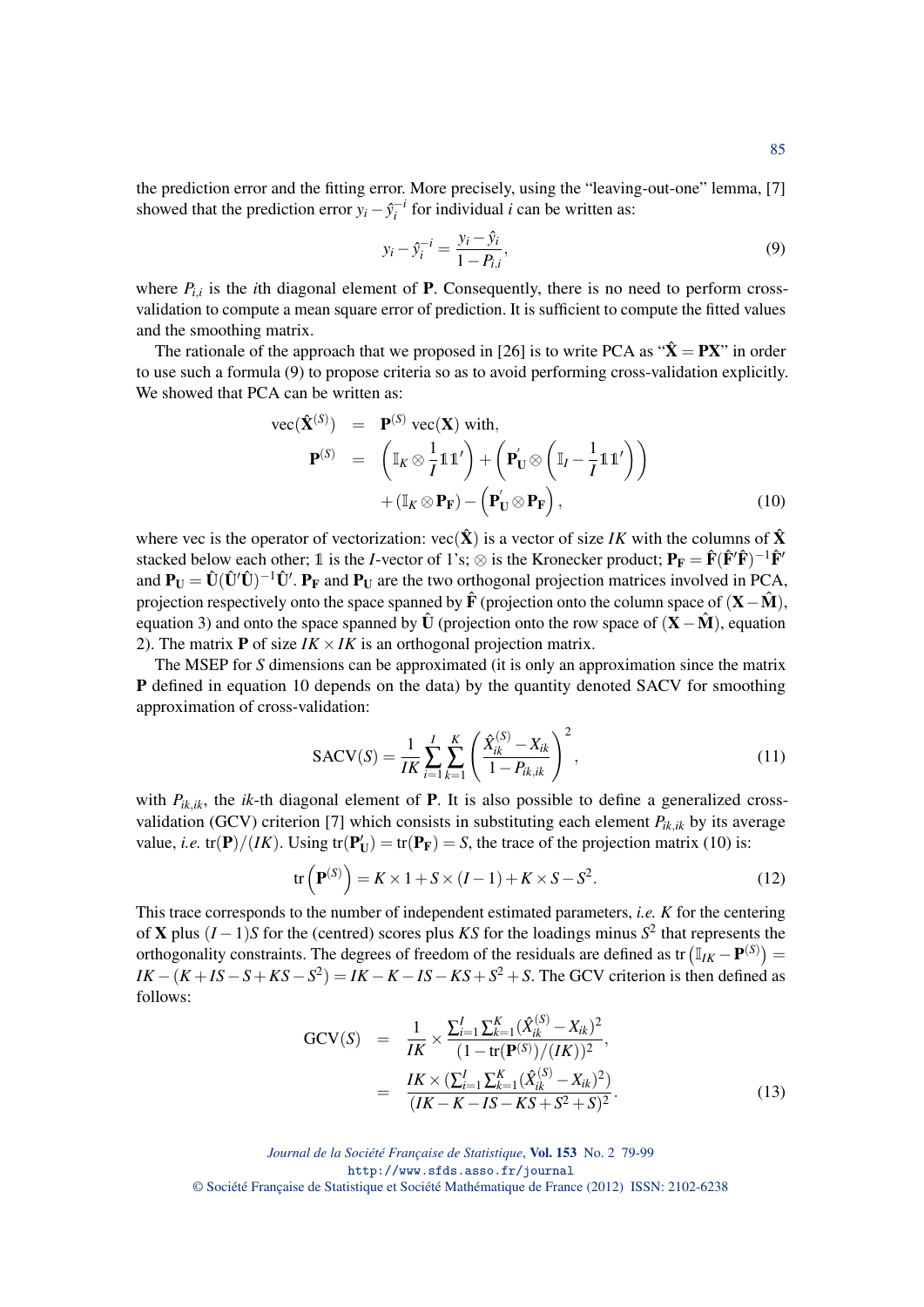The GCV criterion is a residual sum of squares criterion times a correction term, which penalizes for model complexity. Indeed, when the number of components increases, the residual sum of squares decreases but this decreasing is balanced by the squares of the degrees of freedom of the residuals. Simulations were performed to compare these two approximations to others well-known methods to choose the number of components in PCA and the results obtained were very competitive.

We can remark that with the degrees of freedom of the residuals, it is possible to correct the maximum likelihood estimate of  $\sigma^2$  from model (4) as followed:

$$
\hat{\sigma}_{\text{corrected}}^2 = \frac{I \sum_{s=S+1}^{K} \hat{\lambda}_s}{IK - K - IS - KS + S^2 + S}.
$$

This new estimation can thus be used in the bootstrap residuals procedure (section 2.2). It is also possible to modify residuals by correcting the residuals with the leverages of the observations as

 $\tilde{\varepsilon}_{ik} = \frac{\hat{X}_{ik}^{(S)} - X_{ik}}{\sqrt{1 - P_{ik,ik}}}.$  Work has to be done to assess the latter proposal.

## 3. Incomplete case

## *3.1. Estimation of the principal axes and components with missing values*

#### *3.1.1. The iterative PCA algorithm*

A common approach dealing with missing values in PCA consists in ignoring the missing values by minimizing the least squares criterion (1) over all non missing entries. This can be achieved by the introduction of a weighted matrix **W** in the criterion, with  $W_{ik} = 0$  if  $X_{ik}$  is missing and  $W_{ik} = 1$ , otherwise:

$$
\mathscr{C} = \sum_{i=1}^{I} \sum_{k=1}^{K} W_{ik} (X_{ik} - m_k - \sum_{s=1}^{S} F_{is} U_{ks})^2.
$$
 (14)

In contrast to the complete case, there is no explicit solution to minimize the criterion (14) and it is necessary to resort to iterative algorithms. Many algorithms are available in the literature such as criss-cross multiple regression [13] which consists in alternating two weighted multiple regressions until convergence. It is a direct extension of the ALS algorithm (equation 2 and 3) to the incomplete case. The geometric interpretation of this algorithm is the following: the matrix W implies that the weights of the variables are different from one individual to another and reciprocally the weights of the individuals are different from one variable to another [27].

The *iterative PCA* algorithm proposed by [28] also minimizes the criterion (14). In this algorithm, an imputation of the missing values is achieved during the estimation process. More precisely, the algorithm is the following:

- 1. Initialization  $\ell = 0$ :  $\mathbf{X}^0$ . Missing elements are replaced by initial values such as for example the mean of each variable
- 2. Step  $\ell$ :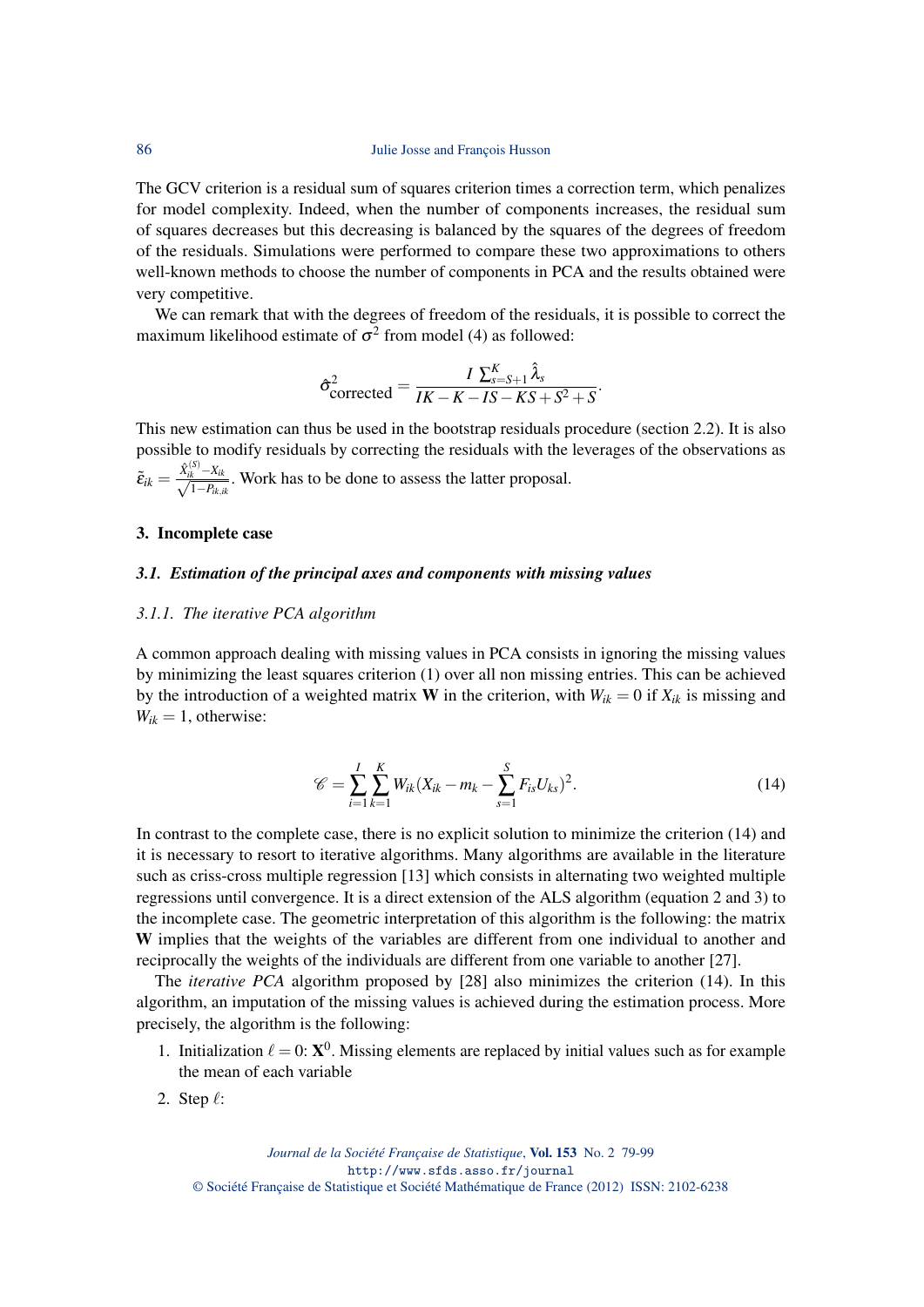- (a) PCA is performed on the completed dataset to estimate the parameters  $\to (\hat{\mathbf{M}}^\ell, \hat{\mathbf{F}}^\ell, \hat{\mathbf{U}}^\ell);$ *S* dimensions are kept
- (b) missing values are imputed with the fitted values  $\hat{\mathbf{X}}^{\ell} = \hat{\mathbf{M}}^{\ell} + \hat{\mathbf{F}}^{\ell} \hat{\mathbf{U}}^{\ell}$ ; the new imputed dataset is  $X^{\ell} = W * X + (1 - W) * \hat{X}^{\ell}$ : observed values are the same and missing values are replaced by the fitted one
- 3. Steps 2.(a) of estimation of parameters via PCA and 2.(b) of imputation are repeated until convergence

The *iterative PCA* corresponds to an expectation maximization algorithm [9] associated to the model (4) and is thus often named EM-PCA algorithm. This property is important and allows us to position the methodology in the missing data theory. When doing maximum likelihood based inference, the mechanism that leads to missing values can be ignored if it is a MAR mechanism. EM-algorithms are special cases of MM (majorize/minimize) algorithms [29] where a complex criterion (the weighted least squares criterion, equation 14) is minimized by successive minimizations of a simple criterion (the least squares criterion, equation 1, minimized via the PCA step  $2(a)$ ).

Such algorithms of iterative imputation have first been proposed in the framework of exploratory data analysis methods in correspondence analysis (CA) by [35] and [16, p.238] and these kind of algorithms can be traced back to the work of [20].

#### *3.1.2. A single imputation method*

Even if the aim of the algorithm is to estimate the parameters in spite of the missing values, an imputation is achieved. Consequently, the *iterative PCA* algorithm can also be viewed as a single imputation method. This is a strong and highly appealing point. We thus have both parameters estimate with welcome properties (since they are maximum likelihood estimates), and a completed dataset that can be analyzed (cautiously) by any statistical method. Moreover, since the imputation is based on the PCA model (on the scores and loadings), it takes into account the similarities between individuals and the relationships between variables. The *iterative PCA* method improves the prediction of the missing values compared to the mean imputation (which is the first step in the algorithm).

That is why for a few years there has been a surge of interest in imputing with the PCA model, especially in the machine learning community with data matrix completion problems. One of the most famous illustration is the Netflix Prize [34, 22]. However, it is very important to note that their aim is to provide the best prediction of the missing entries and not to best estimate parameters despite missing values. The conceptual basis is thus very different from what we are interested in this paper, even though the techniques used are very similar.

#### *3.1.3. Scaling*

After each imputation step, the means of the variables change. Consequently the vector M has to be updated after each imputation step. This updating seems self-evident since the offset term is part of the model (4). It is important to adopt the same point of view regarding scaling. If one wishes to perform a standardized PCA (to give the same weight to each variable in the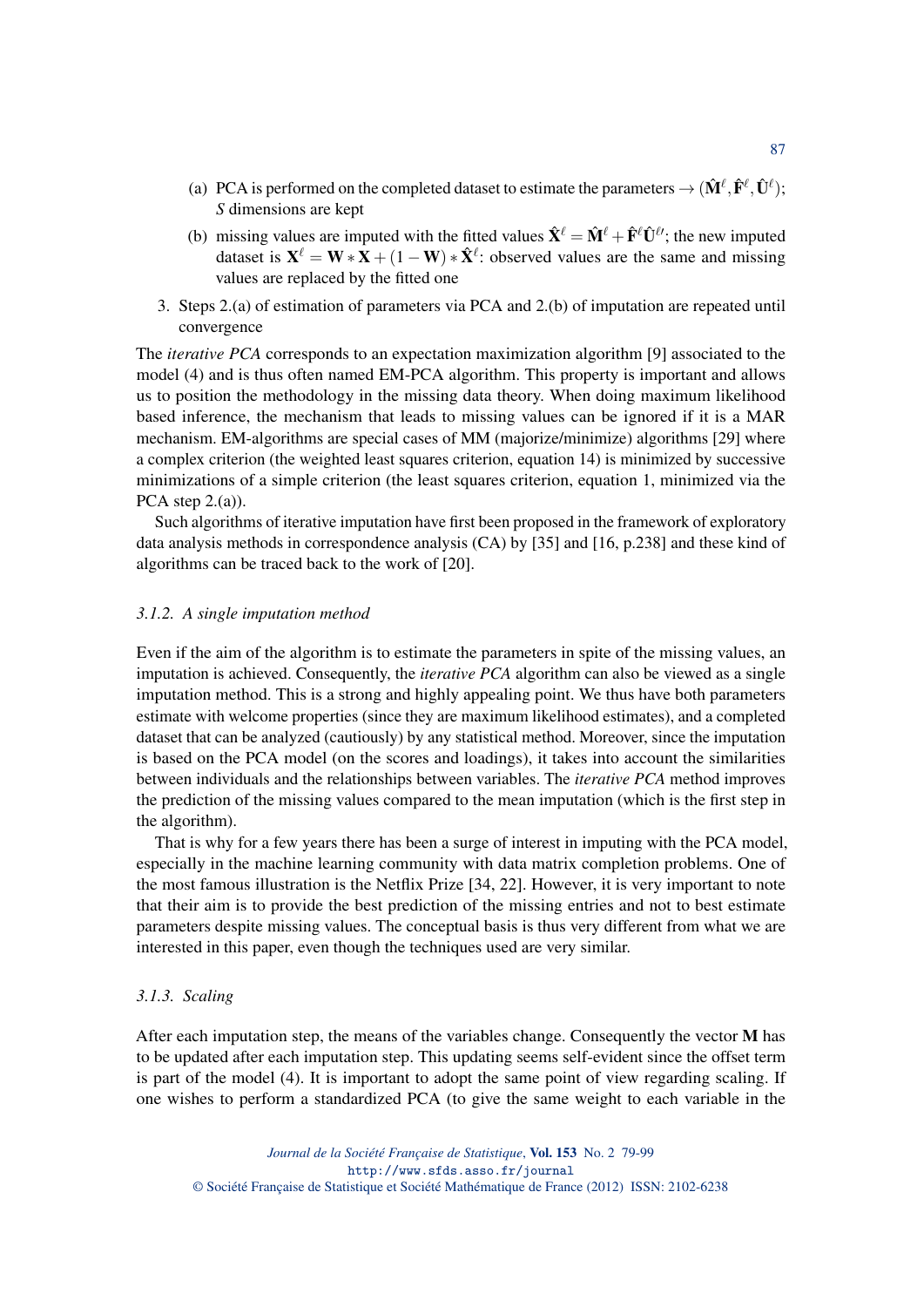analysis) with missing values, a rescaling step is then incorporated after each imputation step. In the complete case, the scaling is often carried out prior to the analysis and consequently it is often regarded as a pre-processing step. In the incomplete case, it is necessary to consider the scaling process as a part of the analysis. Surprisingly, including the scaling terms in the model (4) is not so trivial and there is still work to be done in this direction.

## *3.1.4. Overfitting*

The major problem of the algorithms minimizing the criterion (14) is the overfitting problem. To illustrate this problem, let us consider an example with a simulated data generated as a fixed structure in two dimensions corrupted by noise:  $\mathbf{X}_{41\times6} = \mathbf{F}_{41\times2}\mathbf{U}_{2\times6}' + \varepsilon$  with  $\varepsilon_{ik} \sim \mathcal{N}(0, 0.5)$ . The two-dimensional configuration of the individuals associated to this dataset is given figure 1 on the left. Then, 50% of values are removed completely at random from X and the *iterative PCA* algorithm is performed on this incomplete dataset. The configuration obtained (figure 1 in the middle) is not satisfactory: individuals are going far from the center of gravity. The fitting error (corresponding to the criterion 14) is low (0.48), whereas the error of prediction (using (1−*Wik*) rather than  $W_{ik}$  in the criterion 14) is very high (5.58), which is characteristic of the overfitting problem. It means that the quality of prediction of the missing values and the quality of estimation of the parameters are very poor. It is also important to note that the percentage of variability explained by the first two dimensions is higher (94%) than the one obtained from the completed dataset (82%).

Problems of overfitting are exacerbated with increasing number of missing values, with increasing number of dimensions, since many parameters are estimated with respect to the number of observed values, and with a decreasing signal-to-noise ratio. The reason is that with limited and/or noisy data, the model fits the available data too well and places too much "trusts" in the relationships between observed variables even if such relations are far from the true ones. We can also remark that the problem of missing values can be regarded either as a special case of small sample data, or in our particular situation where an imputation is associated to the estimation of the parameters, as a generalization of a prediction problem. Both correspond to the usual situations where overfitting problems may occur. Moreover, the algorithm used to deal with missing values is an EM-type algorithm and it can be expected that such an algorithm is prone to overfitting problems.

## *3.1.5. A regularized iterative PCA algorithm*

A first way to reduce overfitting can be to reduce the number of dimensions *S* used in the algorithm in order to estimate less parameters; however it is important not to remove too many components since information can be lost. Another solution can be to resort to early stopping but it is not really satisfactory. One of the other major approaches is to resort to shrinkage methods. We detailed in [27] a *regularized iterative PCA* algorithm to overcome the overfitting problem. The algorithm is very similar to the *iterative PCA* one. There is an initialisation step of the missing values, an estimation step of the parameters and an imputation step of the missing values. However, the imputation step 2.(b) which was written as: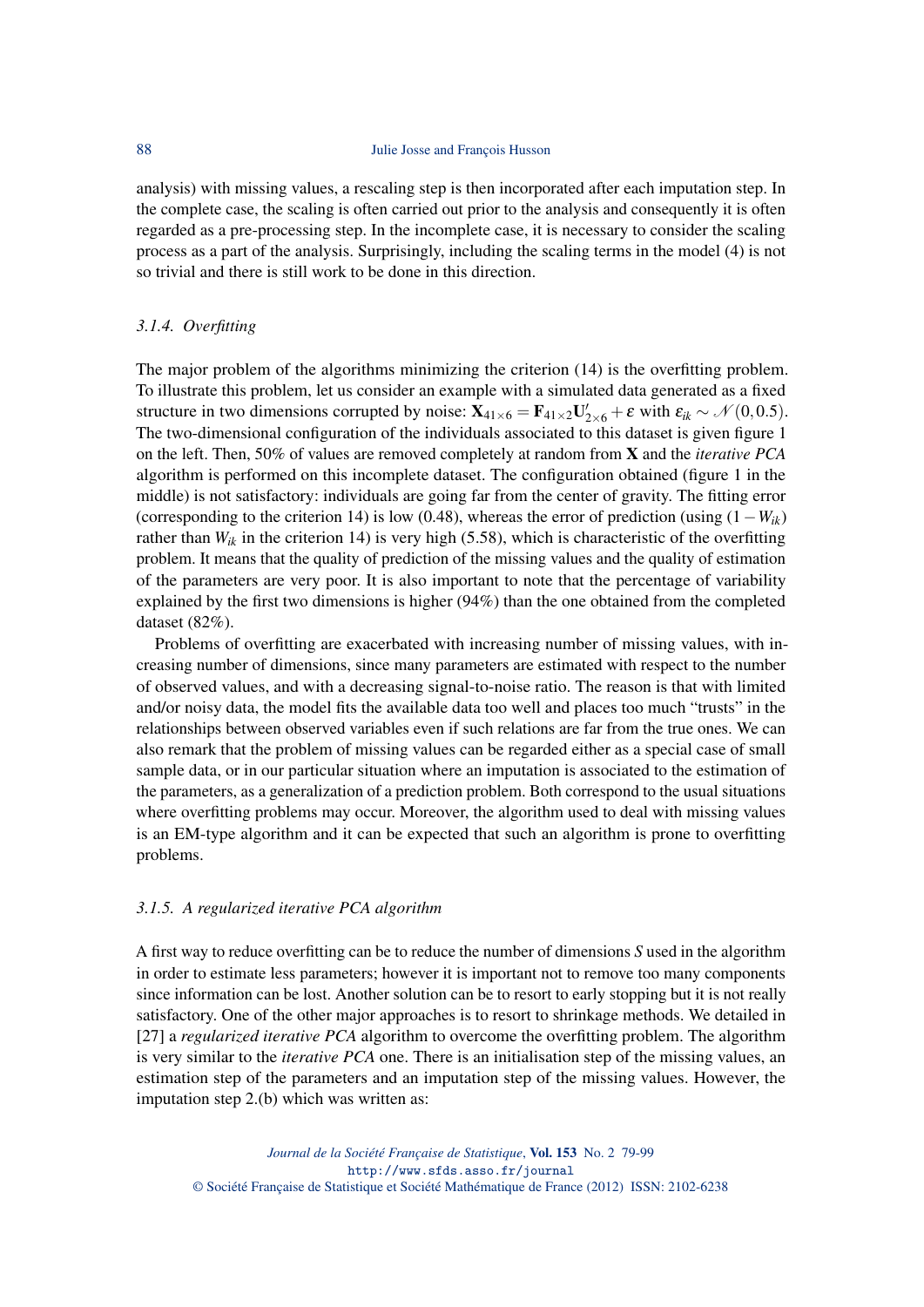

FIGURE 1*. Illustration of the overfitting problem on the individuals PCA map obtained on a dataset with a strong structure and 50% of missing values. The true configuration is on the left, the configuration obtained with the* iterative PCA *algorithm is in the middle, the configuration obtained with the* regularized iterative PCA *algorithm is on the right.*

$$
\hat{X}_{ik}^{\ell} = \hat{m}_k + \sum_{s=1}^{S} \hat{F}_{is}^{\ell} \hat{U}_{ks}^{\ell} = \hat{m}_k + \sum_{s=1}^{S} \frac{\hat{F}_{is}^{\ell}}{\|\hat{\mathbf{F}}_{s}^{\ell}\|} (\sqrt{\hat{\lambda}_s}) \hat{U}_{ks}^{\ell}
$$

is replaced by a "shrunk" imputation step:

$$
\hat{X}_{ik}^{\ell} = \hat{m}_k + \sum_{s=1}^{S} \frac{\hat{F}_{is}^{\ell}}{\|\hat{\mathbf{F}}_{s}^{\ell}\|} \left(\sqrt{\hat{\lambda}_s} - \frac{\hat{\sigma}2}{\sqrt{\hat{\lambda}_s}}\right) \hat{U}_{ks}^{\ell} \tag{15}
$$

$$
= \hat{m}_k + \sum_{s=1}^S \left( \frac{\hat{\lambda}_s - \hat{\sigma} 2}{\hat{\lambda}_s} \right) \hat{F}_{is}^{\ell} \hat{U}_{ks}^{\ell}, \tag{16}
$$

with  $\hat{\sigma}^2 = \frac{1}{K-S} \sum_{s=S+1}^K \hat{\lambda}_s$ . Implicitly, it is assumed that the last dimensions are restricted to noise, that is why the noise variance is estimated by the mean of the last eigenvalues. The rationale of the algorithm is thus to remove the noise to avoid instabilities in the predictions. In the extreme case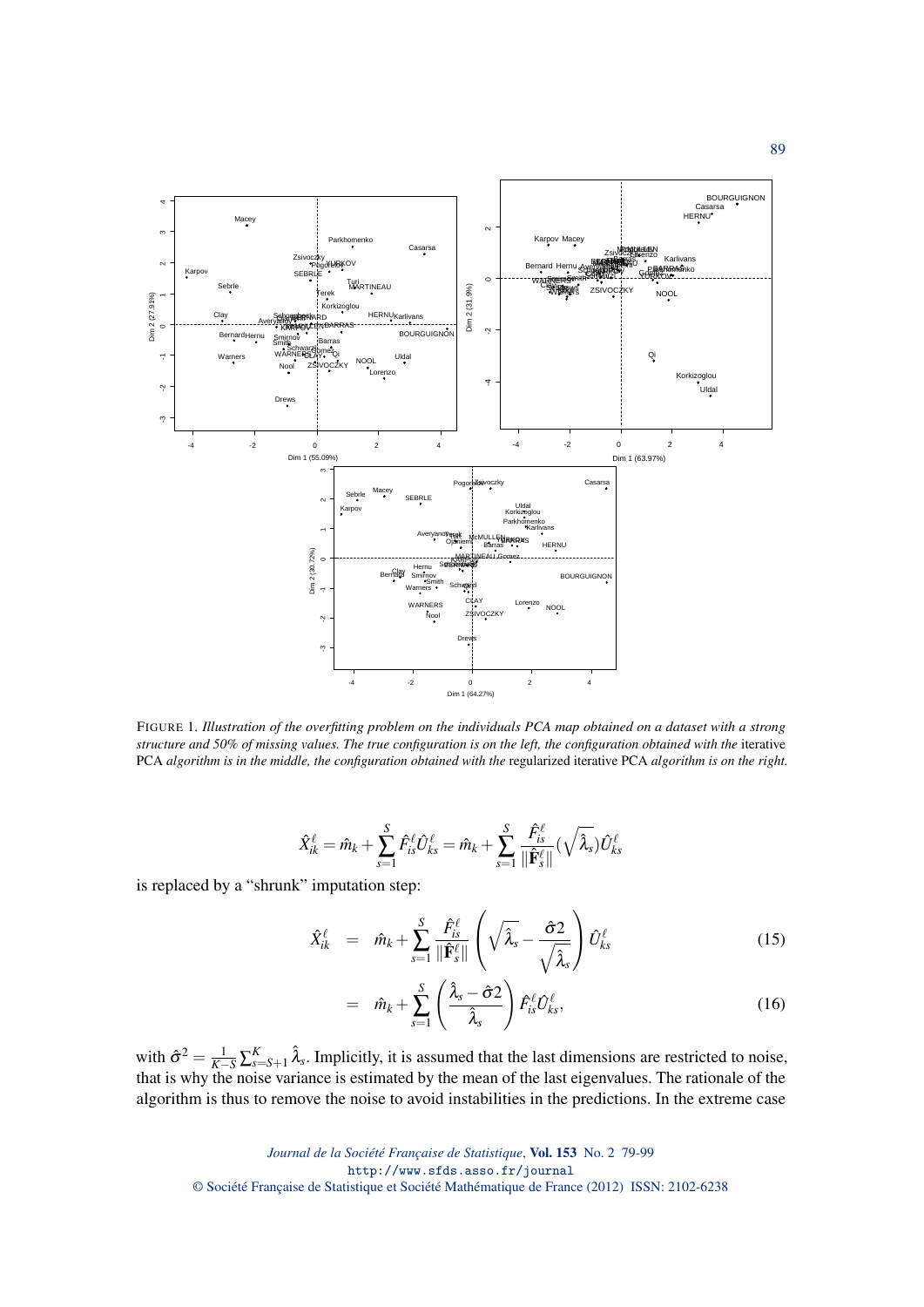when there is no noise ( $\hat{\sigma}$  is equal to zero), the *regularized iterative PCA* algorithm is equivalent to the *iterative PCA* algorithm. At the opposite, when the noise is very important which implies that the quantity  $\left(\sqrt{\hat{\lambda}_s} - \frac{\hat{\sigma}^2}{\sqrt{\hat{\lambda}_s}}\right)$  is close to 0, the algorithm tends to impute with the mean of each variable. It is thus no longer using the structure of the data to impute missing values. This is acceptable since the structure is either too weak or can not be trusted since it is learned on the basis of too few or too noisy observations. Between these two extreme cases, each singular value  $\sqrt{\hat{\lambda}_s}$  is thresholded by the term  $\left(\frac{\hat{\sigma}^2}{\sqrt{\hat{\lambda}_s}}\right)$  which implies that the amount of thresholding is greater for the smallest singular values (among the first *S* ones). This is also acceptable since these singular values can be seen as responsible for the instabilities in the predictions.

We explained in [27] that the thresholded terms comes from the probabilistic formulation of PCA (section 2.1.2). The regularized model matrix (16) is defined using the "estimation" of the scores (equation 7) and the estimation of the loadings (equation 6):

$$
\hat{X}_{regularized} = \hat{\mathbf{M}} + \hat{\mathbf{Z}} \hat{\mathbf{B}}' = \hat{\mathbf{M}} + \sum_{s=1}^{S} \frac{\hat{\lambda}_s - \hat{\sigma}^2}{\hat{\lambda}_s} \mathbf{F}_s \mathbf{U}_s'
$$

However, since the *regularized iterative PCA* algorithm is also used in cases where individuals are not coming from a larger population of individuals, it is better from a conceptual point of view to consider the regularization as coming from a Bayesian treatment of the *fixed effect* model (section 2.1.2). It is also possible to note that under model (4), the variance of the signal is equal to  $(\lambda_s - \sigma^2)$  for each dimension. Consequently, the quantity  $\frac{\hat{\lambda}_s - \hat{\sigma}^2}{\sqrt{\hat{\lambda}_s}}$  which can also be written as  $\sqrt{\hat{\lambda}_s}\times \frac{\hat{\lambda}_s-\hat{\sigma}^2}{\hat{\mathfrak{z}}}$  $\frac{-\sigma^2}{\lambda_s}$  shows that the singular values are shrunk by a term which can be considered as the ratio of the signal over the signal plus noise, which is a common term for shrinkage methods.

*Remark*:

Such algorithms, which can be called "spectral thresholding algorithms", can also be found in the matrix completion literature. For example, [31] used a soft thresholding algorithm which means that the singular values are thresholded by a same quantity. Here, the last singular values are killed and the others are thresholded by a specific amount for each singular value. Our proposition is more related to a recent proposal from [14] who defined a weighted version of the soft thresholding algorithm.

The *regularized iterative PCA* algorithm is applied on the example (figure 1). The fitting error and the prediction error are approximately of the same magnitude  $(0.52 \text{ and } 0.67)$  and there are no points distant from the centre of gravity in the PCA map (figure 1 on the bottom). The regularization comes down to shrinking the coordinates of the individuals towards the origin. The PCA map is very close to the observed one and the percentage of variability as explained by the first map is also closest to the one obtained from the complete dataset.

We conducted in [27] a simulation study to assess the performances of the *regularized iterative PCA* algorithm. We compared the proposed method to the non regularized algorithm as well as to other well-known methods to deal with missing values in PCA such as the NIPALS algorithm [6, 47]. We varied many parameters such as the percentage of missing values, the relationship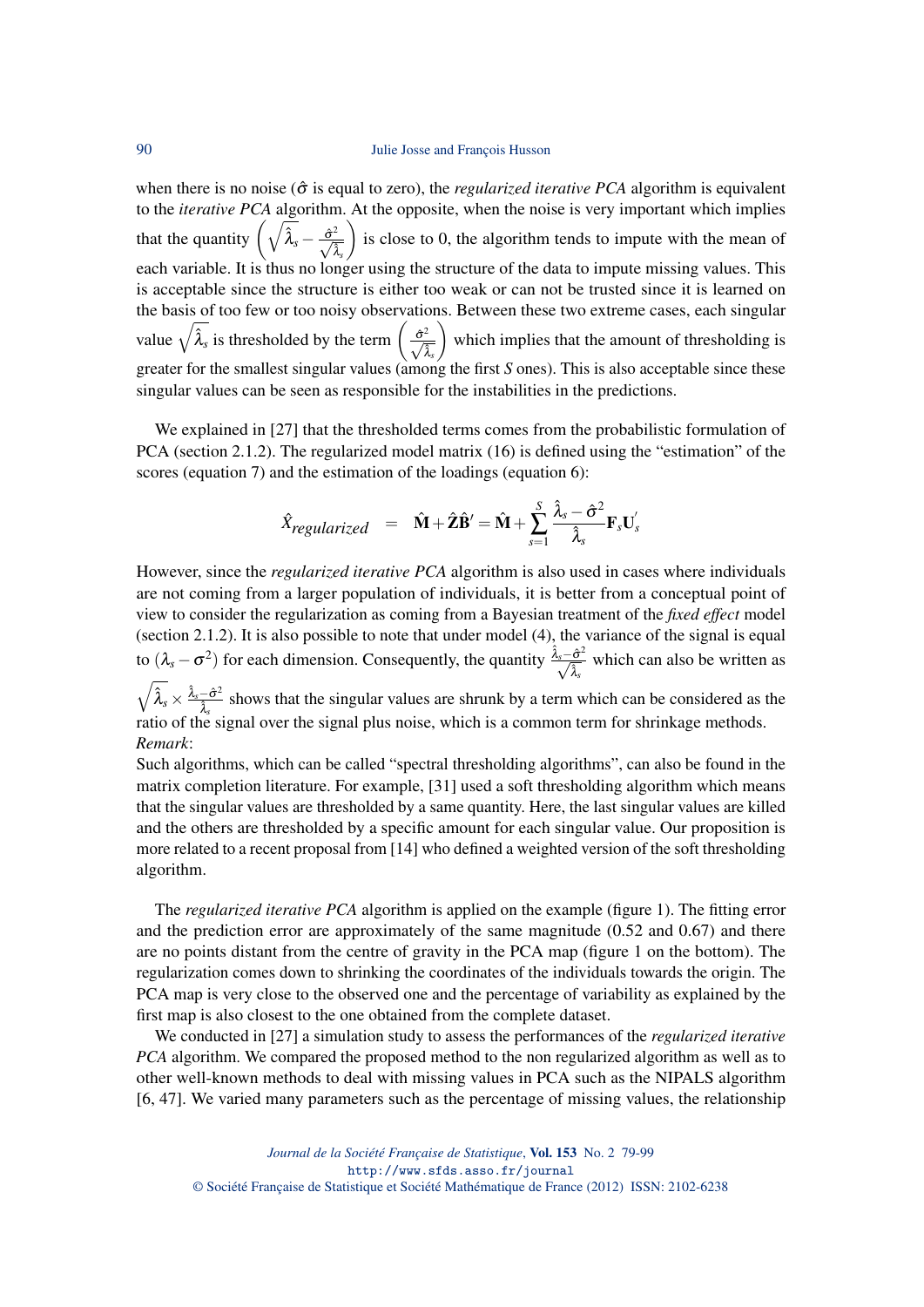between variables, etc. The main points are the following. The regularized algorithm clearly outperforms the non regularized one especially in noisy schemes with many missing values (it corresponds to situations where overfitting problems are very important). When the noise is very important, the regularized algorithm tends to impute the missing values with the mean of the variables(such behavior is expected). If the algorithms are used with too many dimensions (compared to the true underlying ones known in a simulation study), the performances of the EM algorithm are catastrophic whereas the regularized algorithm still provides satisfactory results. It is because the regularization limits the influence of taking too many dimensions which are made only by noise. The regularized algorithm also clearly outperforms the NIPALS algorithm. The latter is very unstable (it doesn't converge all the time) especially when there are many missing values. Moreover, we showed that NIPALS is not so well suited to deal with missing values. Indeed, NIPALS proceeds by deflation, it means that the first dimension is estimated, then the second dimension is found from the residual matrix, and so on for the other dimensions. Contrary to the complete case, this procedure doesn't ensure the minimization of the global criterion (14). In addition, due to the deflation procedure, it is not possible to perform a standardized PCA with missing values (it is not possible to update the standard deviation of the variables).

#### *3.2. Multiple imputation in PCA*

After the point estimate of the parameters from an incomplete data, it is natural to focus on notions of variability. In a missing data framework, a new source of variability should be taken into account: the "variability due to missing values". A solution can be to resort to multiple imputation. A first way to generate multiple imputed datasets could be to generate multiple draws from the predictive distribution of the missing values given the observed values and the estimation of the parameters obtained from the *(regularized) iterative PCA* algorithm: for  $d = 1,...,D$ ,  $X_{ik}^d \sim \mathcal{N}(\hat{m}_k + (\hat{F}\hat{U}')_{ik}, \hat{\sigma}^2)$ . However, [30, p.214] qualified this kind of multiple imputation as "improper" since the parameters are considered as "true" parameters when there are in fact only an estimation. A "proper" imputation requires to reflect the uncertainty of the estimation of the parameters from one imputation to the next. In order to do so and to obtain *D* plausible sets of parameters  $(\hat{M}, \hat{F}, \hat{U}')^1, ..., (\hat{M}, \hat{F}, \hat{U}')^D$ , we used in [25] a residual bootstrap procedure applied to the incomplete dataset. Then, we generated *D* imputed datasets by drawing missing values  $X_{ik}^d$ from the predictive distribution  $\mathcal{N} \left( \hat{m}_k^d + (\hat{F}\hat{U}')_{ik}^d, \hat{\sigma}^2 \right)$ .

The imputed datasets are juxtaposed as shown in figure 2: all the values in blue except the missing ones (boxes) are the same for all the datasets. The first imputed dataset on the left (with black boxes) is the one obtained from the *(regularized) iterative PCA* algorithm (missing values are imputed from their conditional mean without adding any variability). The other tables are obtained from the multiple imputation procedure. The representation of the individuals and variables obtained from the PCA on the data table on the left are considered as the reference configurations. We described two approaches to visualize the different imputed datasets. The first one consists in projecting each imputed data as supplementary information onto the reference configurations as illustrated in figure 3 for the individuals. Individuals (and likewise the variables) without missing values are projected exactly on their corresponding point on the reference configuration, and individuals (and likewise the variables) with several missing values are projected around their corresponding point. Convex hulls or ellipses can be constructed for the individuals. This approach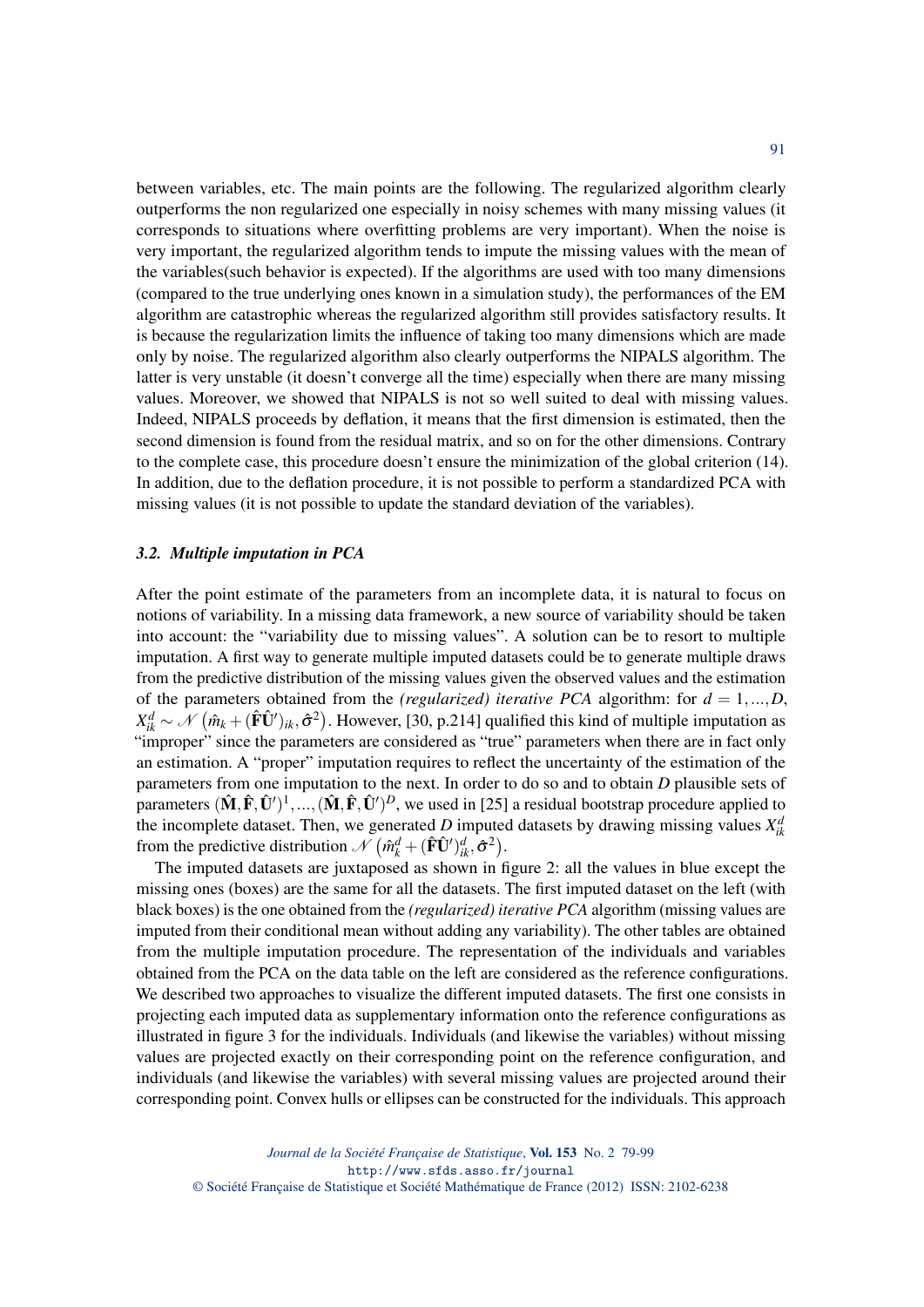

FIGURE 2*. Multiple imputed datasets. The table on the left is the one obtained with the (regularized) iterative PCA algorithm. The others are obtained with the multiple PCA imputation algorithm.*



FIGURE 3*. Supplementary projection of the multiple imputed datasets onto the reference configuration (in black).*

allows one to visualize the position of the individuals (and likewise the variables) with different predictions for the missing values. The second approach consists of performing a PCA on each imputed dataset leading to different values for the parameters (axes and components). In order to compare the results provided by each PCA, it is possible to resort to Procrustes rotations [15] to fit the PCA configurations obtained from the imputed data tables toward the fixed reference configuration as illustrated in figure 4 for the individuals. In this approach, all individuals have confidence areas, even those who do not have missing values. Indeed, even if only the prediction of the missing values change, it impacts all the parameters. This approach allows one to visualize the influence of the different predictions on the estimation of the parameters, it means the betweenimputation variability. It does not represent the total variance of the parameters with missing values which would be a mixed of the within and between-imputation variability (a combination of the variance due to the noise and to the missing values). Nevertheless, the confidence areas are precious for the user in order to know which credit can be given to a solution obtained from incomplete data.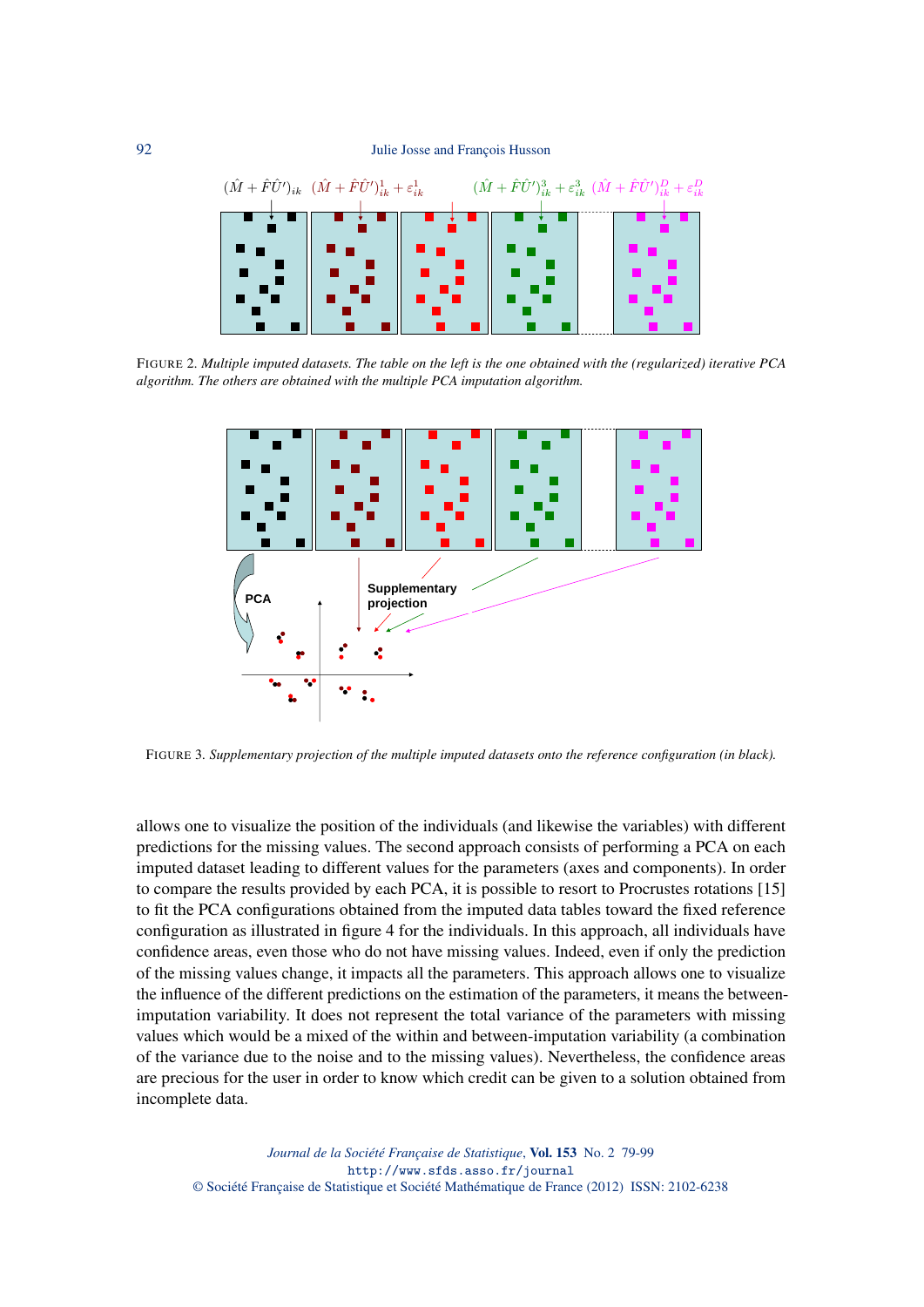

FIGURE 4*. Procrustes rotations of the PCA configuration obtained from the multiple imputed datasets onto the reference configuration.*

## *3.3. Choosing the number of dimensions with missing values*

In the incomplete case, the choice of the number of dimensions is also an important issue. Contrary to the complete case, solutions are not nested in the incomplete case: the solution with *s* dimensions is not included in the solution with *s*+1 dimensions. Hence, the choice of the number of dimensions, which is done *a priori* and used in the *(regularized) iterative PCA* algorithm, is all the more important. If too few dimensions are kept, information can be lost and if too many dimensions are kept, overfitting problems may occur. The number of dimensions has also to be specified for the multiple imputation procedure (when using the residual bootstrap procedure). A method to select this number from an incomplete data is thus required. No method is available in the literature. The cross-validation procedure described section 2.3 can be extended to the incomplete case. However this procedure is all the more unstable as the dataset contains already many missing values and is time-consuming. We propose to use an extended version of the GCV criterion:

$$
GCV(S) = \frac{(IK - nb \; miss) \times (\sum_{i=1}^{I} \sum_{k=1}^{K} (W_{ik}(\hat{X}_{ik}^{(S)} - X_{ik}))^2)}{(IK - nb \; miss - K - IS - KS + S^2 + S)^2},
$$

with *nb miss* the number of missing cells. The least squares criterion is replaced by a weighted least squares criterion and the number of observations *IK* by the number of observed values  $(IK - nb \, miss).$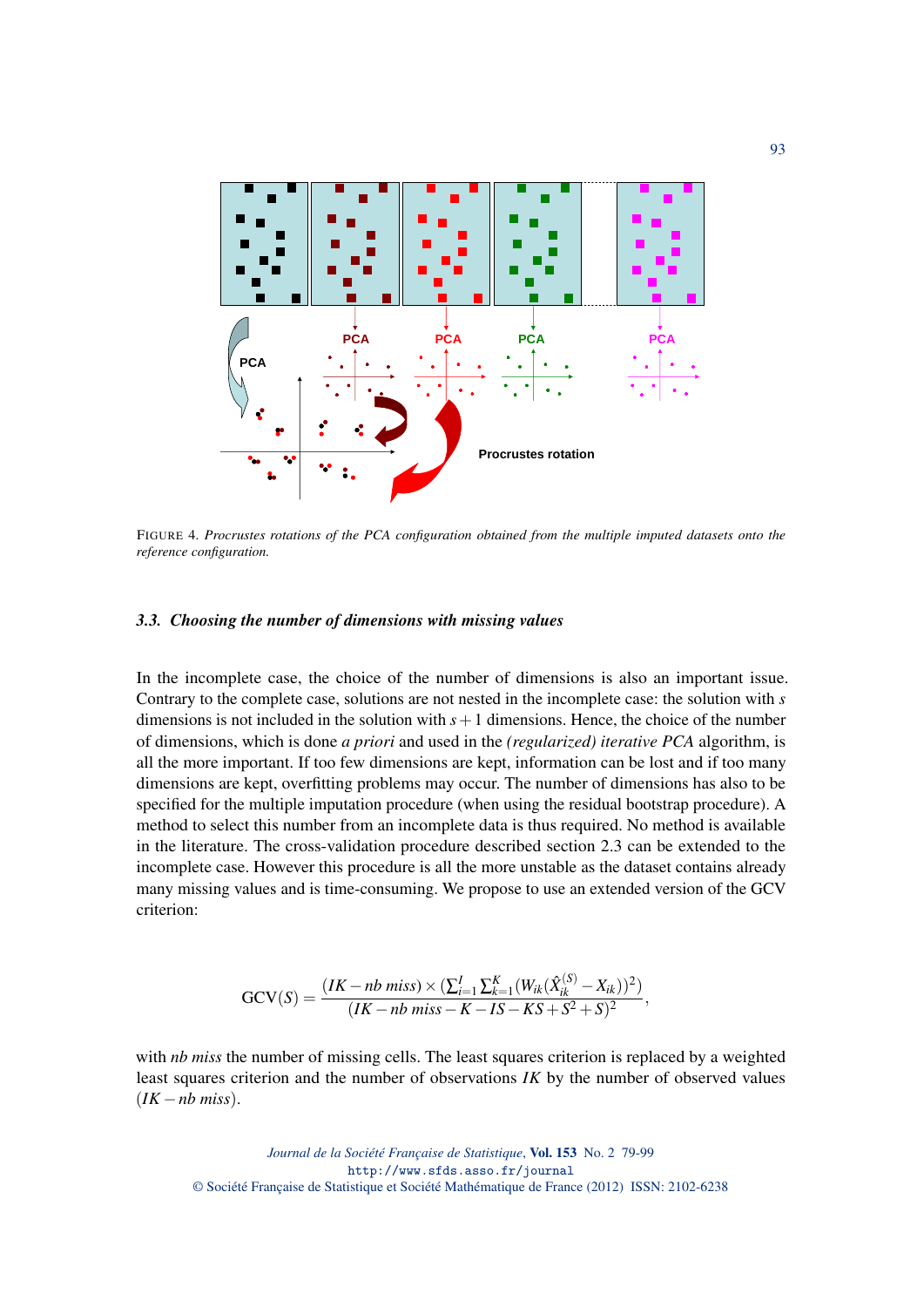#### *3.4. Implementation with the missMDA package*

In this section, we illustrate the methodology on an incomplete dataset. To carry out the PCA with missing values, we use the missMDA package (from the R statistical software [36]) which is dedicated to handle missing values in principal component methods. We illustrate the method on the dataset orange juice where 12 orange juices are described by sensory descriptors (left table in figure 6). Each cell corresponds to the average of the scores given by a set of experts for one orange juice and one sensory descriptor. To perform PCA on an incomplete dataset, the first step consists in estimating the number of dimensions that will be used in the *regularized iterative PCA* algorithm. Figure 5 represents the prediction error for different number of dimensions calculated by cross-validation (CV) and GCV. The error for the model without components corresponds to



FIGURE 5*. Cross-validation (CV) and its GCV approximation.*

a reconstruction of order 0, *i.e.*  $\hat{\mathbf{X}}_{ik}^{(S)} = \hat{\mathbf{M}}$ . Cross-validation and its GCV approximation have a well-marked minimum for two components. The shape of the curves is very appealing since it decreases until it reaches a minimum and increases thereafter.

Then we perform the *regularized iterative PCA* algorithm with 2 dimensions and obtain a completed dataset (right table in figure 6).

|          |            | Sweet Acid Bitter Pulp Typicity |          |                     | Sweet Acid Bitter Pulp Typicity |
|----------|------------|---------------------------------|----------|---------------------|---------------------------------|
|          |            | NA NA 2.83 NA 5.21              |          |                     | 5.54 4.13 2.83 5.89 5.21        |
|          |            | 5.46 4.13 3.54 4.62 4.46        |          |                     | 5.46 4.13 3.54 4.62 4.46        |
|          |            | NA 4.29 3.17 6.25 5.17          |          | 5.45 4.29 3.17 6.25 | 5.17                            |
|          |            | 4.17 6.75 NA 1.42 3.42          |          | 4.17 6.75 4.73 1.42 | 3.42                            |
| $\cdots$ |            |                                 | $\cdots$ |                     |                                 |
| NA       | NA NA 7.33 | 5.25                            |          | 5.71 3.87 2.80 7.33 | 5.25                            |
|          |            | 4.88 5.29 4.17 1.50 3.50        |          | 4.88 5.29 4.17 1.50 | 3.50                            |

FIGURE 6*. Incomplete dataset and the completed dataset obtained after the* regularized iterative PCA *algorithm.*

The figure 7 shows the first two dimensions of the PCA performed on this completed dataset.

*Journal de la Société Française de Statistique*, Vol. 153 No. 2 79-99 http://www.sfds.asso.fr/journal © Société Française de Statistique et Société Mathématique de France (2012) ISSN: 2102-6238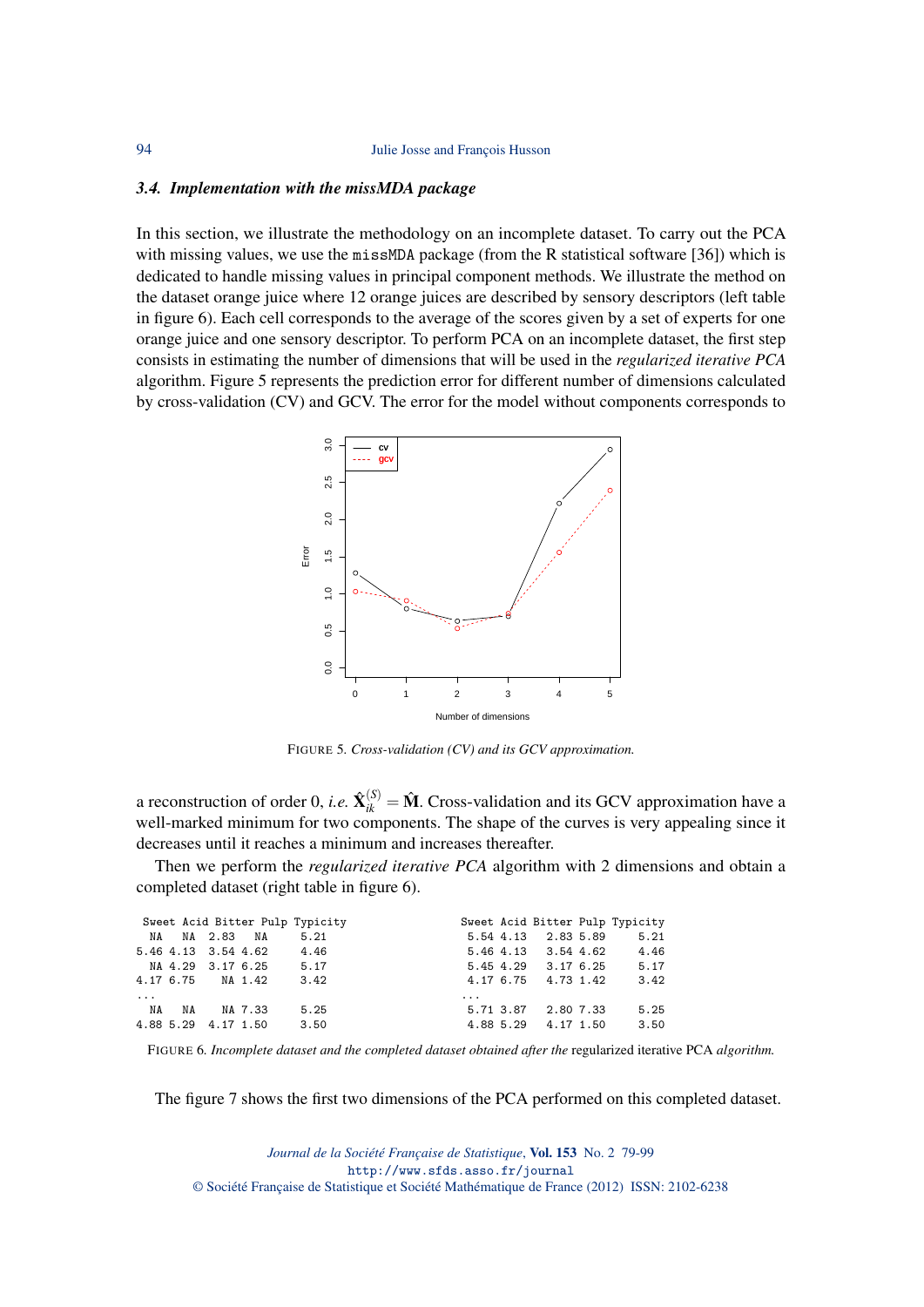

FIGURE 7*. PCA results from the incomplete dataset: individuals and variables representation on the two first dimensions.*

We then carry out the multiple imputation procedure which gives as an output different imputed datasets. The figure 8 represents the projection of the different imputed datasets onto the reference configuration (figure 7) as supplementary elements (supplementary individuals and supplementary columns).



FIGURE 8*. Representation of the uncertainty due to missing values on the position of the individuals and of the variables.*

Individual 12 has no missing value and consequently no ellipse. Individuals 4 has only one missing value for the variable "Bitter". Similarly, the "Odor intensity" variable has one missing value while the "Sweet" variable has several missing values. The sizes of the ellipses are not too large and the general interpretation of the PCA is not affected by the missing values. These ellipses are the only way to assess the relevance of performing a PCA on such an incomplete dataset.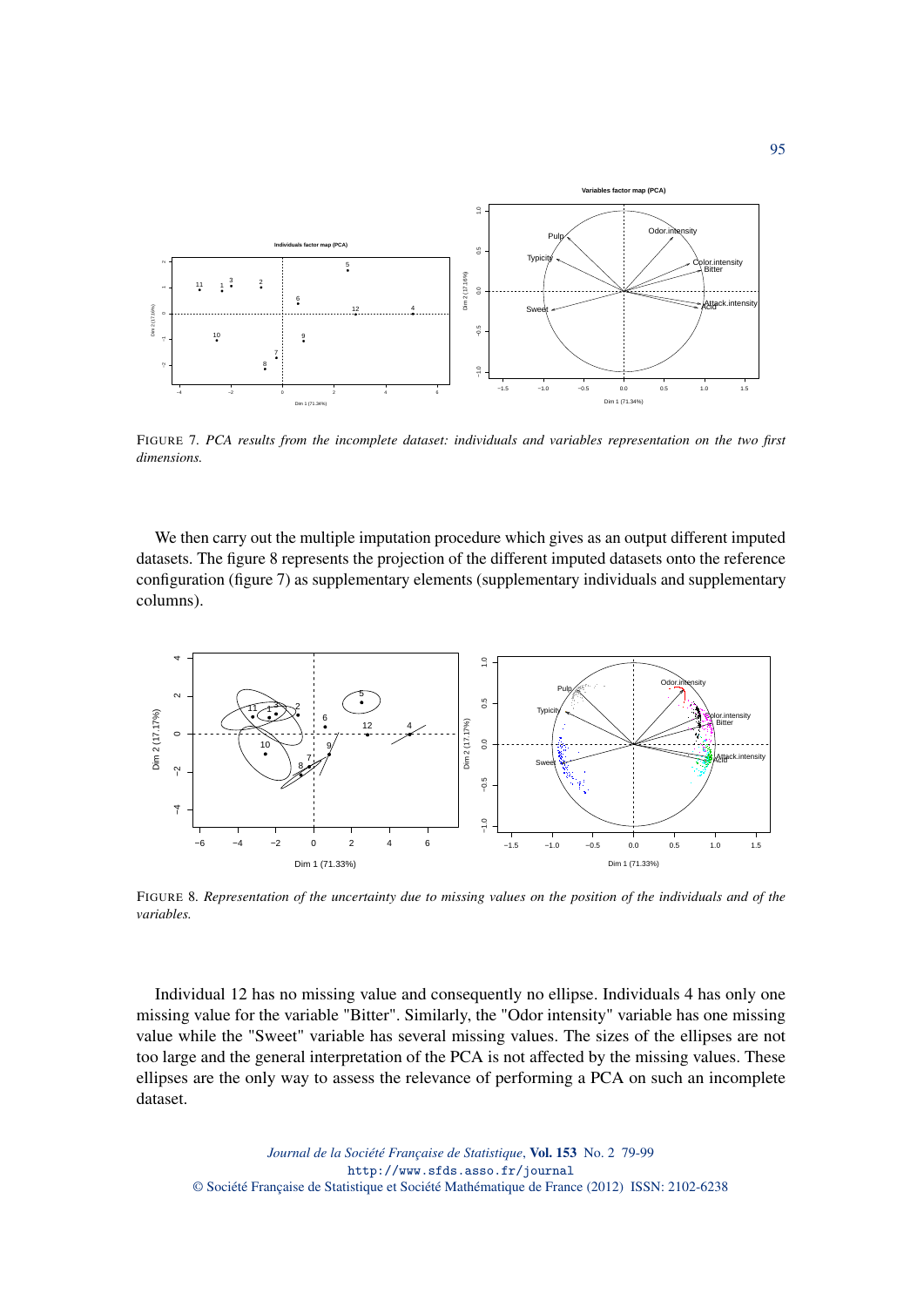|              | V1        | V <sub>2</sub> | V <sub>3</sub> |          | $\ldots$ V14 |          |          |          |          |      |          | V1_a V1_b V1_c V2_e V2_f V3_g | V3 h     | $\cdots$ |
|--------------|-----------|----------------|----------------|----------|--------------|----------|----------|----------|----------|------|----------|-------------------------------|----------|----------|
| ind 1        | a         | <b>NA</b>      | g              | $\cdots$ | u            | ind 1    |          |          | $\Omega$ | 0.71 | 0.29     |                               | 0        | $\cdots$ |
| ind 2        | <b>NA</b> |                |                |          | u            | ind 2    | 0.12     | 0.29     | 0.59     | 0    |          |                               | 0        | $\cdots$ |
| ind 3        | a         | e              | h              |          | v            | ind 3    |          |          |          |      | 0        |                               |          | $\cdots$ |
| ind 4        | a         | e              | h              |          | v            | ind 4    |          |          | 0        |      | 0        |                               |          | $\cdots$ |
| ind 5        | h         |                |                |          | u            | ind 5    | $\Omega$ |          |          | ŋ    |          |                               |          | $\cdots$ |
| ind 6        | c.        |                | h              |          | u            | ind 6    | $\Omega$ | 0        |          |      |          |                               |          | $\cdots$ |
| ind 7        | c         |                | <b>NA</b>      |          | v            | ind 7    | $\Omega$ | 0        |          | 0    |          | 0.37                          | 0.63     | $\cdots$ |
| $\cdots$     | .         | $\cdots$       | .              |          | $\cdots$     | $\cdots$ | $\cdots$ | $\cdots$ | $\cdots$ | .    | $\cdots$ | $\cdots$                      | $\cdots$ | $\cdots$ |
| 1232<br>lind | с         |                | h              |          | v            | ind 1232 | $\Omega$ | 0        |          |      |          |                               |          | $\cdots$ |

FIGURE 9*. On the left: an incomplete data with categorical variables. On the right: the imputed indicator matrix obtained after performing the regularized iterative MCA algorithm.*

#### *3.5. Multiple Correspondence Analysis*

MCA is an exploratory method to visualise categorical data and which is often used to analyse questionnaire. MCA allows one to study the similarities between individuals (the distance used is the chi-square distance), to study the associations between categories and between variables. Even if MCA is a method in itself with specific properties and specific graphical representations, the core of MCA is a specific weighted PCA. Consequently, the methodology developed to handle missing values in PCA can be extended to MCA.

Let us consider a dataset with *I* individuals and *J* categorical variables  $v_j$ ,  $j = 1, ..., J$  with  $k_i$  categories. The data are coded using the indicator matrix of dummy variables, denoted **X** of size *I* × *K* with  $K = \sum_{j=1}^{J} k_j$ . MCA [17] can be presented as the PCA of the following (**Z**, **M**, **D**) triplet:

$$
(I\mathbf{X}\mathbf{D}_{\Sigma}^{-1},\frac{1}{IJ}\mathbf{D}_{\Sigma},\frac{1}{I}\mathbb{I}_{I}),
$$

with  $\mathbf{D}_{\Sigma} = \text{diag}((I_k)_{k=1,\dots,K})$  the diagonal matrix of the column margins of the matrix **X**. The matrix  $\mathbf{D} = \frac{1}{I} \mathbb{I}_I$  corresponds to the row masses and the matrix  $\mathbf{M} = \frac{1}{I J} \mathbf{D}_{\Sigma}$  is the metric (used to compute distances between rows). We defined a *regularized iterative MCA* algorithm in [24] to perform MCA with missing values. Roughly speaking, the algorithm consists of a step of initialization where the missing values in the indicator matrix are imputed by initial values such as the proportion of the category. This initialisation for the categorical variables is the equivalent to the mean imputation for continuous variables and corresponds to the method named *missing fuzzy average*. Note that the entries can be non-integer but the sum of the entries corresponding to one individual and one variable has to be equal to one. Then MCA is performed on the imputed indicator matrix to obtain an estimation of the parameters and the missing values are imputed using the model matrix. After the imputation step, the margins  $\mathbf{D}_{\Sigma}$  change, and consequently it is necessary to incorporate a step in order to update the margins in a similar way as for the scaling in section 3.1.3. When the algorithm converges, it provides both the classical outputs of MCA (scores and loadings) obtained from the incomplete data, as well as an imputed indicator matrix as illustrated figure 9. The margins of the imputed fuzzy indicator matrix are still equal to one per variable which ensures to preserve many MCA properties. Moreover, each imputed value can be seen as a degree of membership of the corresponding category and the original data may be imputed with the most plausible category (for example with the category *c* for the individual 2 for the first variable). We compared the *regularized iterative MCA* method to other proposals to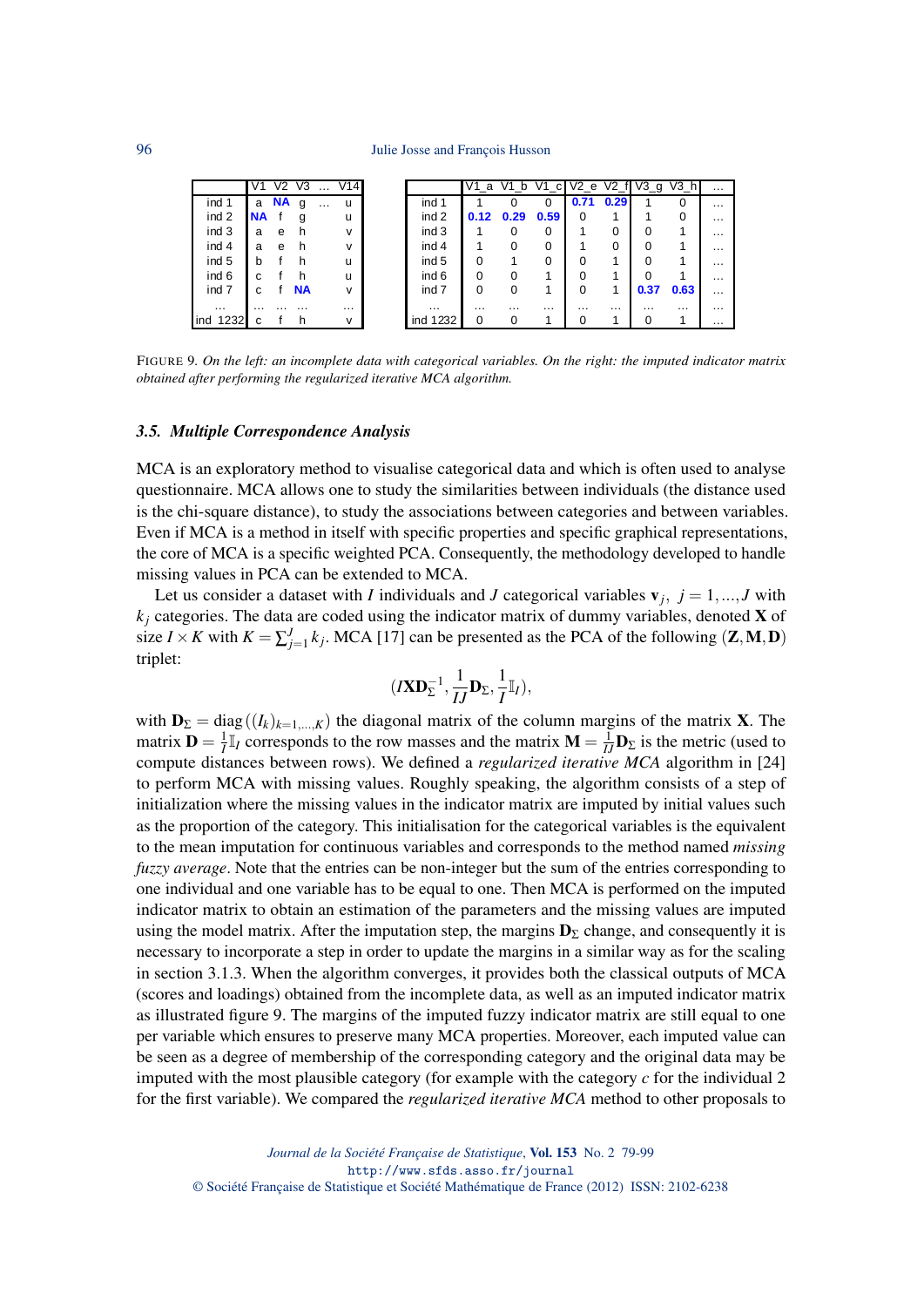deal with missing values in MCA such as the *missing passive* [32], the *missing passive modified margin* [11], and *subset MCA* [18]. We discussed which method is well suited to which kind of missing values and we presented a real data analysis. Note that the most usual approach to deal with missing values consists in coding the missing values as a new category (for example NA for not available) and then performing the MCA on the new dataset. This allows one to see the possible associations between missing entries, *i.e.* the pattern of missing values (indicating that individuals who do not have answered a question do not have answered to other questions). This analysis is also useful when the missing values correspond to a new category or have a specific meaning. On the contrary, the *regularized iterative MCA* algorithm is dedicated to missing entries that mask an underlying category among the available categories.

## 4. Conclusion

This work sums up our contributions on the topic of handling missing values in principal component methods and especially in PCA. The *regularized iterative PCA* algorithm allows one to obtain a point estimate of the parameters and to overcome the major problem of overfitting. Then, the multiple imputation procedure gives indications on the variability of the parameters. Finally, a solution is proposed to the recurrent problem of the choice of the number of dimensions. The methodology proposed in PCA serves as a base for handling missing data for other methods. The case of MCA has been discussed quickly. We are studying handling missing values procedures for other methods dedicated to the description of multi-table data such as multiple factor analysis [12] and multi-level simultaneous component analysis [43]. The methodology is implemented in the package *missMDA* of the free R software [36].

We can mention one main perspective for this work. It may be interesting to assess the performances of the *regularized iterative PCA* and of the *regularized iterative MCA* algorithms as single imputation methods and to compare it to several approaches dealing with missing values for continuous and categorical data. The first attempts show that the approaches are competitive. In the same way, the multiple imputation method based on PCA can be seen as an alternative to other multiple imputation methods [46, 21].

#### References

- [1] D. J. Bartholomew. *Latent Variable Models and Factor Analysis*. Griffin, 1987.
- [2] J.-P. Benzécri. *L'analyse des données. Tome II: L'analyse des correspondances*. Dunod, 1973.
- [3] R. Bro, K. Kjeldahl, A. K. Smilde, and H. A. L. Kiers. Cross-validation of component model: a critical look at current methods. *Anal Bioanal Chem*, 390:1241–1251, 2008.
- [4] H. Caussinus. Models and uses of principal component analysis (with discussion). In J. de Leeuw, W. Heiser, J. Meulman, and F. Critchley, editors, *Multidimensional Data Analysis*, pages 149–178. DSWO Press, 1986.
- [5] F. Chateau and L. Lebart. Assessing sample variability in the visualization techniques related to principal component analysis: bootstrap and alternative simulation methods. In A. Prats, editor, *COMPSTAT, Physica-Verlag*, pages 205–210, 1996.
- [6] A. Christofferson. *The one-component model with incomplete data*. PhD thesis, Uppsala University, Institute of statistics, 1969.
- [7] P. Craven and G. Wahba. Smoothing noisy data with spline functions. *Numer. Math.*, 31(4):377–403, 1979.
- [8] J. de Leeuw, A. Mooijaart, and R. van der Leeden. Fixed factor score models with linear restrictions. Technical report, Leiden: Department of Datatheory, 1985.

*Journal de la Société Française de Statistique*, Vol. 153 No. 2 79-99 http://www.sfds.asso.fr/journal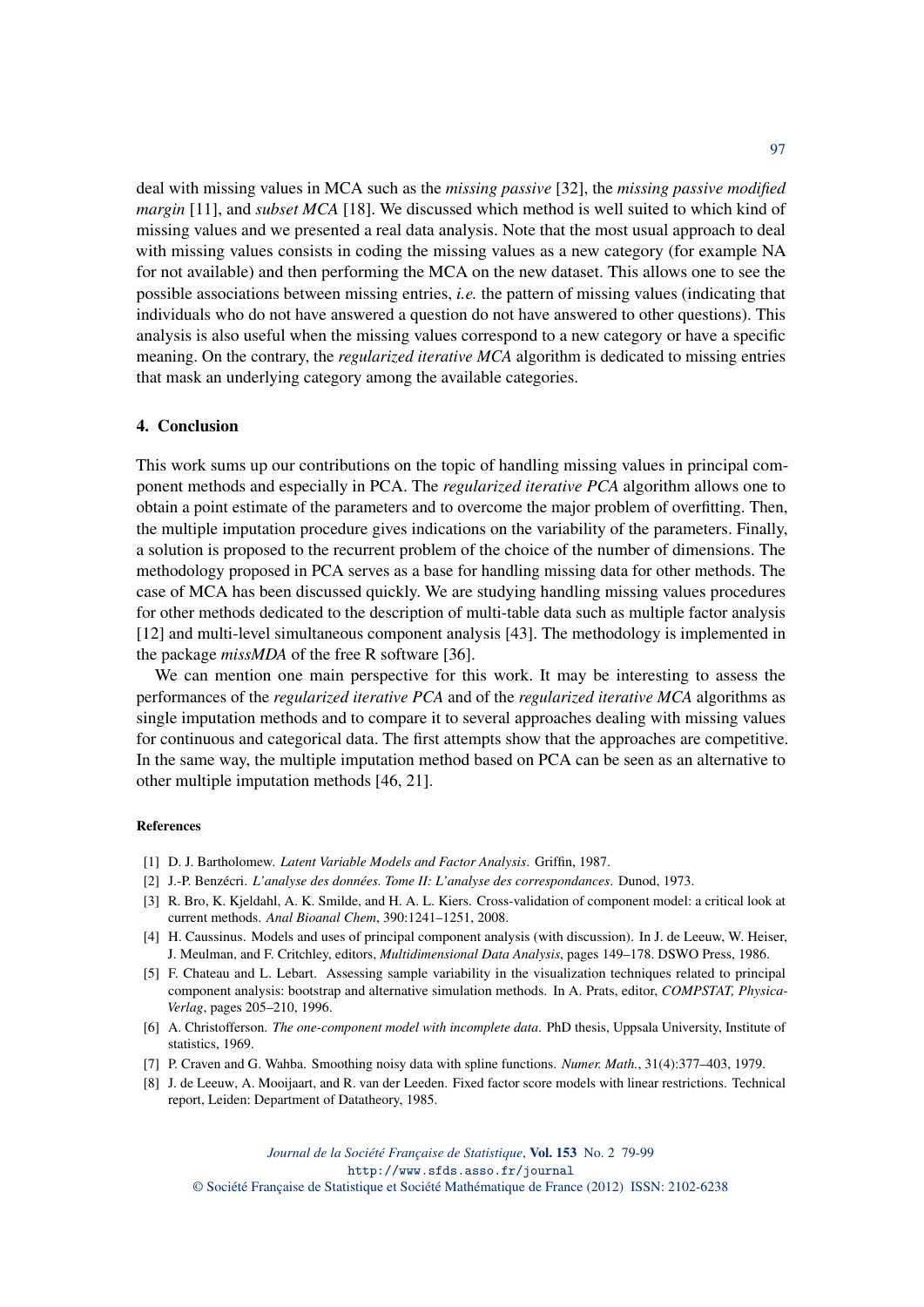- [9] A. P. Dempster, N. M. Laird, and D. B. Rubin. Maximum likelihood from incomplete data via the em algorithm. *Journal of the Royal Statistical Society B*, 39(1):1–38, 1977.
- [10] J.-B. Denis and J. C. Gower. Asymptotic confidence regions for biadditive models: interpreting genotypeenvironment interactions. *Applied Statistics*, 45(4):479–493, 1996.
- [11] B. Escofier. Traitement des questionnaires avec non réponse, analyse des correspondances avec marge modifiée et analyse multicanonique avec contrainte. *Pub. Inst. Stat. Univ.*, 32(3):33–69, 1987.
- [12] B. Escofier and J. Pagès. *Analyses Factorielles simples et multiples*. Dunod, 2008.
- [13] K. R. Gabriel and S. Zamir. Lower rank approximation of matrices by least squares with any choice of weights. *Technometrics*, 21(4):236–246, 1979.
- [14] S. Gaiffas and G. Lecué. Weighted algorithms for compressed sensing and matrix completion. *Submitted*, 2011.
- [15] J. C. Gower and G. B. Dijksterhuis. *Procrustes Problems*. New York: Oxford University Press, 2004.
- [16] M. Greenacre. *Theory and Applications of Correspondence Analysis*. Acadamic Press, 1984.
- [17] M. Greenacre and J. Blasius. *Multiple Correspondence Analysis and Related Methods*. Chapman & Hall/CRC, 2006.
- [18] M. Greenacre and R. Pardo. Subset correspondence analysis: visualizing relationships among a selected set of response categories from a questionnaire survey. *Sociological methods and research*, 35(2):193–218, 2006.
- [19] T. Hastie, R. Tibshirani, and J. Friedman. *The elements of statistical learning. Data Mining, Inference and Prediction. Second Edition*. Springer series in statistics, 2009.
- [20] M. J. R. Healy and M. Wesmacott. Missing values in experiments analyzed on automatic computers. *Applied statistics*, 5(3):203–206, 1956.
- [21] J. Honaker, G. King, and M. Blackwell. *Amelia: Amelia II: A Program for Missing Data*, 2010. R package version 1.2-16.
- [22] A. Ilin and T. Raiko. Practical approaches to principal component analysis in the presence of missing values. *Journal of Machine Learning Research*, 11:1957–2000, 2010.
- [23] I. T. Jolliffe. *Principal Component Analysis*. Springer, 2002.
- [24] J. Josse, M. Chavent, B. Liquet, and F. Husson. Handling missing values with regularized iterative multiple correspondence analysis. *Journal of classification*, 29(1):91–116, 2012.
- [25] J. Josse and F. Husson. Multiple imputation in pca. *Advances in data analysis and classification*, 5(3):231–246, 2011.
- [26] J. Josse and F. Husson. Selecting the number of components in pca using cross-validation approximations. *Computational Statististics and Data Analysis*, 56(6):1869–1879, 2011.
- [27] J. Josse, J. Pagès, and F. Husson. Gestion des données manquantes en analyse en composantes principales. *Journal de la Société Française de Statistique*, 150(2):28–51, 2009.
- [28] H. A. L. Kiers. Weighted least squares fitting using ordinary least squares algorithms. *Psychometrika*, 62(2):251– 266, 1997.
- [29] K. Lange. *Optimization*. Springer-Verlag, New-York, 2004.
- [30] R. J. A. Little and D. B. Rubin. *Statistical Analysis with Missing Data*. Wiley series in probability and statistics, New-York, 1987, 2002.
- [31] R. Mazumder, T. Hastie, and R. Tibshirani. Spectral regularization algorithms for learning large incomplete matrices. *Journal machine learning research*, 11:2287–2322, 2009.
- [32] J Meulman. *Homgeneity Analysis of Incomplete Data*. D.S.W.O.-Press, Leiden, 1982.
- [33] J. Moreno-Gonzalez, J. Crossa, and P. L. Cornelius. Additive main effects and multiplicative interaction model: I. theory on variance components for predicting cell means. *Crop Science*, 43:1967–1975, 2003.
- [34] Netflix. Netflix challenge, 2009.
- [35] C. Nora-Chouteau. *Une méthode de reconstitution et d'analyse de données incomplètes*. PhD thesis, Université Pierre et Marie Curie, 1974.
- [36] R Development Core Team. *R: A Language and Environment for Statistical Computing*. R Foundation for Statistical Computing, Vienna, Austria, 2011. ISBN 3-900051-07-0.
- [37] G. K. Robinson. Blup is a good thing: The estimation of random effects. *Statistical Science*, 6(1):15–51, 1991.
- [38] S. Roweis. Em algorithms for pca and sensible pca. *Advances in Neural Information Processing Systems*, 10:626–632, 2008.

*Journal de la Société Française de Statistique*, Vol. 153 No. 2 79-99 http://www.sfds.asso.fr/journal

© Société Française de Statistique et Société Mathématique de France (2012) ISSN: 2102-6238